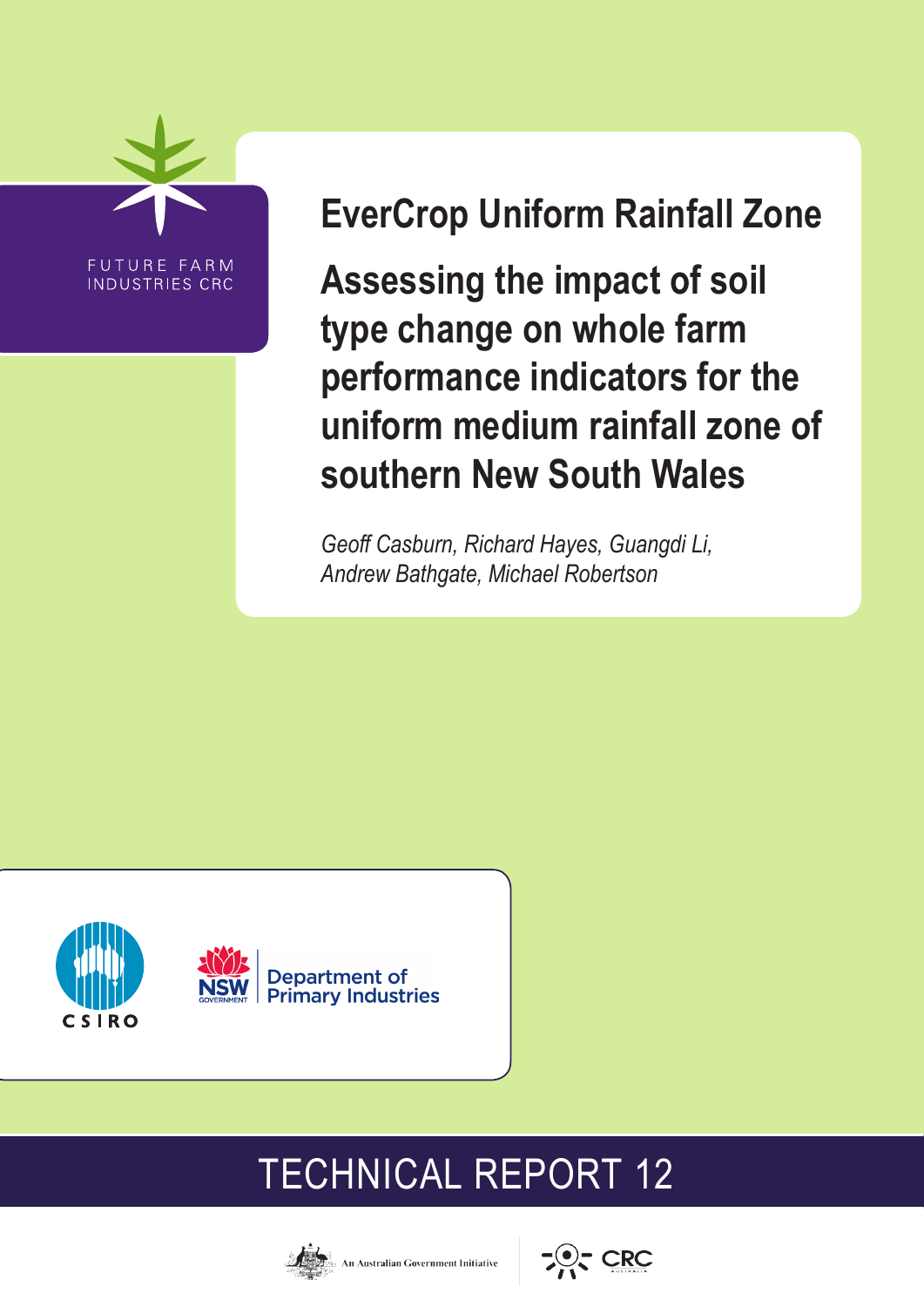#### **Published by: Future Farm Industries CRC**

The University of Western Australia M 081 35 Stirling Highway Crawley WA 6009

ISBN: 978-0-9871562-8-0

ISSN: 1837-686

#### **Future Farm Industries CRC Technical Report 12**

**Sub-series**: Economic Analysis

**Citation**: Geoff Casburn, Richard Hayes, Guangdi Li, Andrew Bathgate, Michael Robertson (2014), *EverCrop Uniform Rainfall Zone – Assessing the impact of soil type change on whole farm performance indicators for the uniform medium rainfall zone of southern New South Wales.*

#### **Future Farm Industries CRC**

Technical Report **12**, First Edition June 2014. This report is based on MIDAS SNSW Model 10 (Version 2t). Future Farm Industries CRC, Perth, Western Australia. Electronic copies of this publication can be downloaded from Future Farm Industries website http://www.futurefarmonline.com.au/publications/Technical\_Reports

Future Farm Industries CRC aims to transform Australian agriculture and rural landscapes by developing and applying Profitable Perennials™ technologies to innovative farming systems and new regional industries.

#### **Disclaimer**

The information contained in this technical report has been electronically published by the Future Farm Industries CRC to assist public knowledge and discussion to improve the sustainable management of natural resources and agricultural systems in Australia. FFI CRC does not guarantee or warrant the accuracy, reliability, completeness or currency of the information on this site nor its usefulness in achieving any purpose. To the extent permitted by law, Future Farm Industries CRC gives no warranty as to the accuracy, currency, reliability or completeness of any information contained in this report and the Future Farm Industries CRC will not be liable for any loss, damage, cost or expense incurred by any person from the use of or reliance on information provided. Where technical information has been prepared by or contributed by authors external to the CRC, readers are encouraged to contact the author(s) and conduct their own enquiries before making use of that information.

#### **Copyright**

Copyright of this publication and all the information it contains, vests in the CRC. The CRC grants permission for the general use of any or all of this information provided due acknowledgement is given to its source.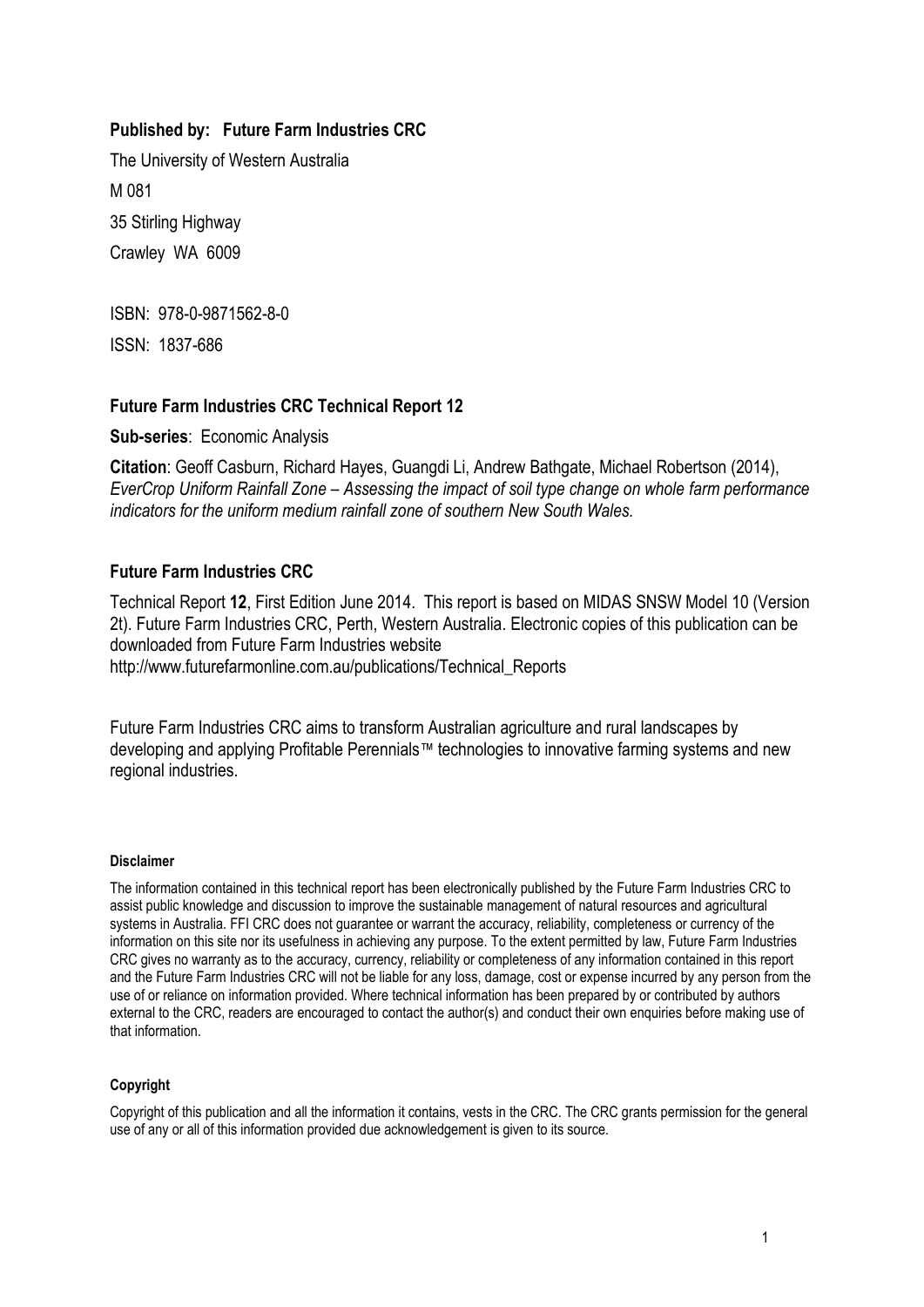*Assessing the impact of soil type change on whole farm performance indicators for the uniform medium rainfall zone of southern New South Wales*

Future Farm Industries CRC Technical Bulletin

Geoff Casburn<sup>1,2</sup>, Richard Hayes<sup>1,2</sup>, Guangdi Li<sup>1,2</sup>, Andrew Bathgate<sup>3</sup>, Michael Robertson<sup>4</sup>

l

<sup>1</sup> NSW Department of Primary Industries, Wagga Wagga Agricultural Institute, NSW 2650

<sup>2</sup> Future Farm Industries CRC

<sup>3</sup> Farming Systems Analysis Service, 41 Trebor Road, Albany, WA 6330

<sup>4</sup> CSIRO Ecosystem Sciences and Sustainable Agriculture Flagship, Private Mail Bag 5, PO Wembley, WA 6913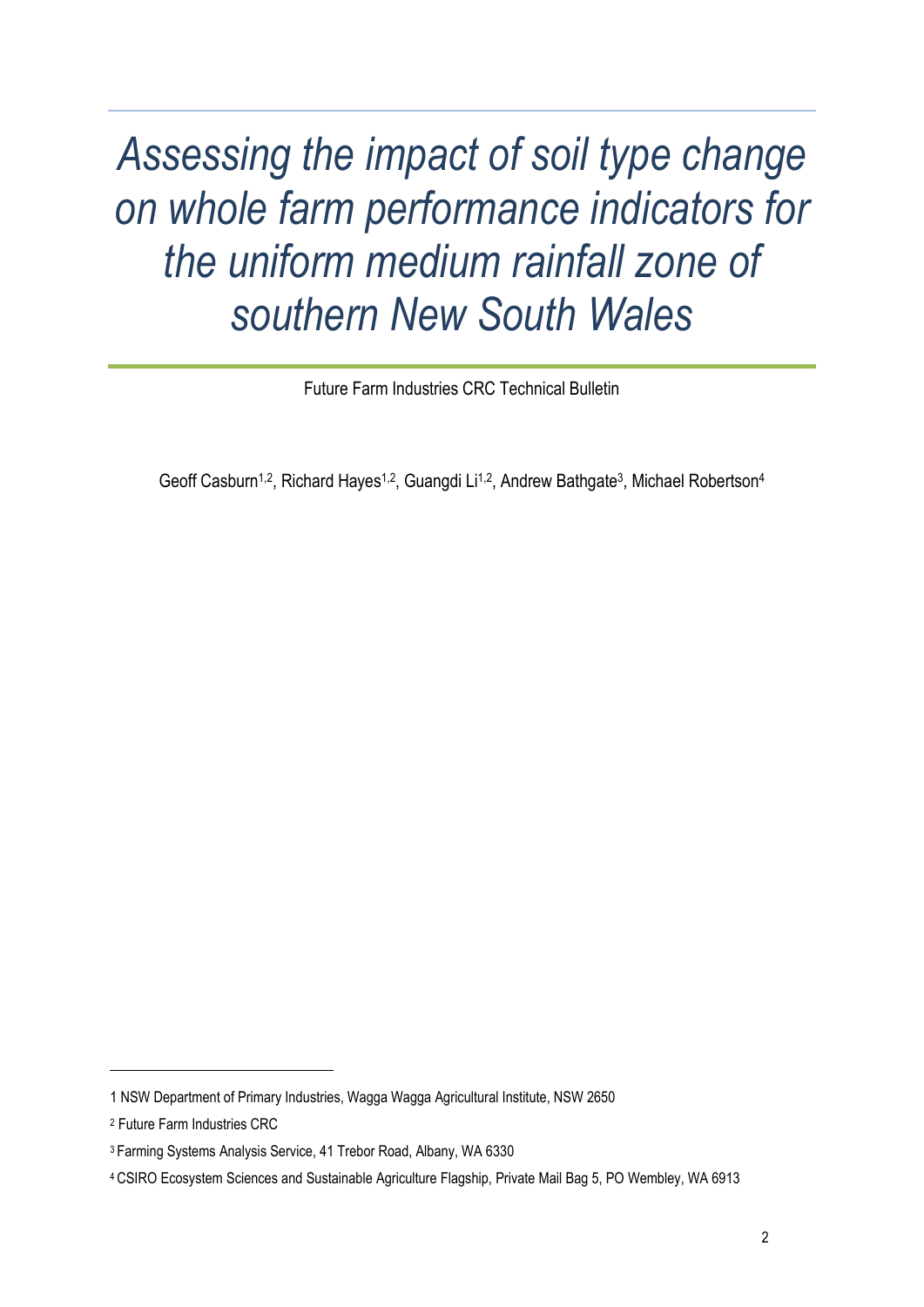#### <span id="page-3-0"></span>**ABSTRACT**

The CRC Future Farm Industries project "EverCrop" is examining the potential expanded role of perennial pastures in cropping systems of the uniform medium rainfall zone of southern New South Wales (NSW) and northern Victoria. The MIDAS (Model of an Integrated Dryland Agricultural System) Future Farm Industries CRC Technical Report 5: "Impact on farm profit from incorporating perennial pastures in the rotation of crop-livestock enterprises in southern New South Wales" (Bathgate *et al*. 2010) is the 'base' model describing scenarios for the incorporation of lucerne, chicory and phalaris into mixed farming systems, and is the base upon which the current report builds.

Whilst the standard model assumptions reflect the parameter values of an 'expected average', the conclusions are never based solely on model runs as per the standard assumptions. A series of sensitivity analyses were conducted to examine the influence of variation in parameter values on farm profit. Results of a sensitivity analysis of input costs and commodity prices using the same base model are reported in Technical Report 11 (Robertson *et al*. 2014).

The base run assumes a set mix of soil types on the representative farm that is typical of the study region. These soils vary in their capability to support crop and pasture production. However, farms in the study region vary in the make-up of soil types, thus influencing the potential capability of the farm to adopt perennial pastures. This technical report presents sensitivity analyses looking at the impact of differing soil types on the results of the 'base' run. It seeks to answer the following questions: How does soil type impact on *a*) whole farm profit; *b*) the use of annual pasture and the perennial pastures, including lucerne, chicory and phalaris; and *c*) the mix of crops and pastures.

The base model assumed crop yield potential on Grey Vertosols and Light Red Kandosols to be 10% and 40% less, respectively, than on Red Chromosols. The current analysis compared farms that were comprised of a single soil type rather than a mix of three soil types as assumed in the base run. The results showed that a farm comprised of Red Chromosols was 28% more profitable than one comprised of Light Red Kandosols, and 5 times more profitable than one comprised of Grey Vertosols and 10% more than the base farm, which included all three soil types.

Annual pasture was the least profitable pasture option on each soil type including the base farm. For the base farm, along with Light Red Kandosols and Red Chromosols, the annual only pasture option achieved approximately 24-29% less profit than pasture option 5 - all pastures. Annual pasture on the Grey Vertosol made a loss of \$6,137 compared to a profit of \$40,342 with the inclusion of chicory and phalaris.

Each of the perennial species played a key role in the different soil types to increase profit. They achieved this by more closely matching the year round nutritional requirements of livestock, reducing the amount of supplementary feed, increasing the carrying capacity of ewes per pasture hectare while in some cases providing increased crop yield in the first year following the pasture phase. They also lowered the proportion of the farm sown to crop. In general, the profit was lower when the area of crop exceeded 70% of total farm area.

For all soil types the main cropping rotation included 3-4 years of pasture followed by wheat, canola, wheat, lupin and barley. Grazing wheat played an important role in the system often making up 12-14% of the total farm area. The 3-4 year pasture phase supports producer reasoning behind sowing pasture under a cover crop in the first year of the pasture phase. Findings from a previous study (McCormick *et al*. 2012) suggest the net income generated from the crop combined with the livestock production from the short pasture phase is likely to be greater than the net income solely from livestock production with a straight sown pasture, assuming pasture performance is at least 50% of that produced by a straight sown pasture.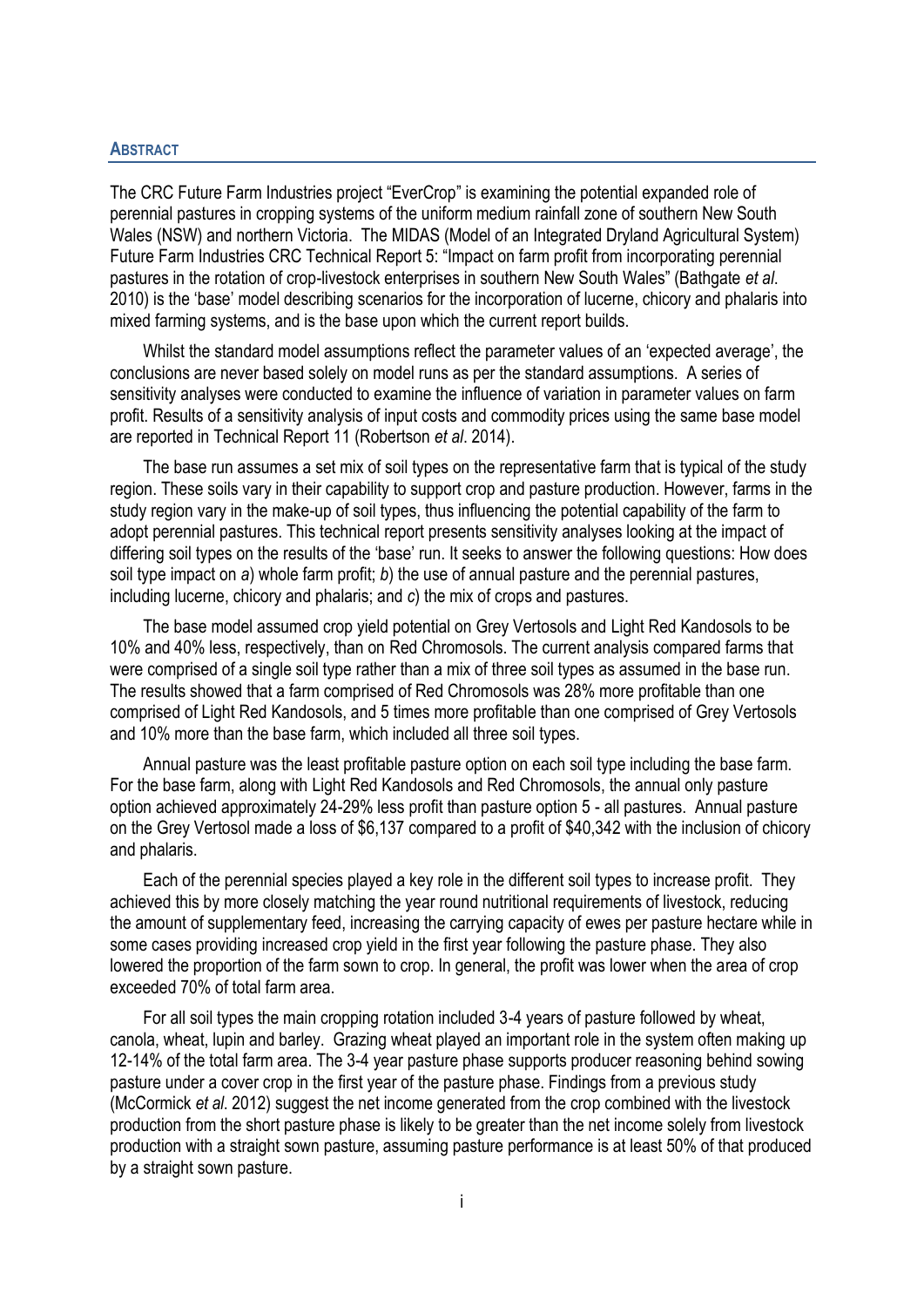### **CONTENTS**

| $\mathbf{1}$   |  |  |  |  |  |  |
|----------------|--|--|--|--|--|--|
| $\overline{2}$ |  |  |  |  |  |  |
| 3              |  |  |  |  |  |  |
|                |  |  |  |  |  |  |
|                |  |  |  |  |  |  |
|                |  |  |  |  |  |  |
|                |  |  |  |  |  |  |
|                |  |  |  |  |  |  |
| $\overline{4}$ |  |  |  |  |  |  |
|                |  |  |  |  |  |  |
|                |  |  |  |  |  |  |
|                |  |  |  |  |  |  |
|                |  |  |  |  |  |  |
|                |  |  |  |  |  |  |
|                |  |  |  |  |  |  |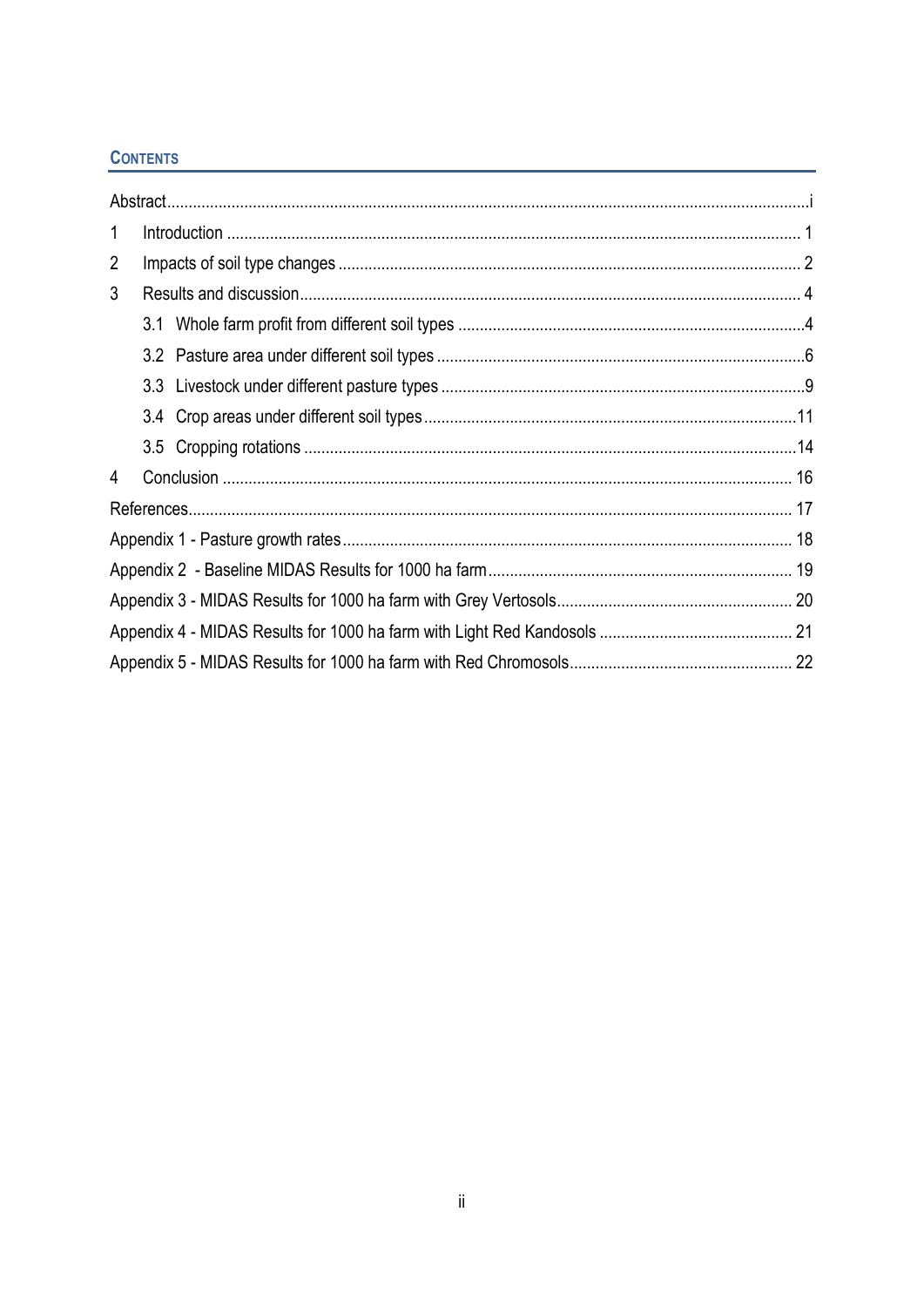#### <span id="page-5-0"></span>**1 INTRODUCTION**

Whole-farm bio-economic modelling using the MIDAS (Model of an Integrated Dryland Agricultural System) model was used to estimate the economically-optimal area of a range of perennial pastures on representative farms of the target region. The current model (SNSW Model 10 -Version 2t) is based on the 'Coolamon' version of MIDAS.

The base model targeted the region bound by the 450 mm and 550 mm rainfall isohyets and ranges from approximately Grenfell, Cowra and Ariah Park in the north to Holbrook and Brocklesby in the south of south-west New South Wales. In practice the results of this study are likely to be applicable beyond the immediate study region described above, into northern Victoria in the south and the Central West of NSW, as shown in Figure 1.



**Figure 1: 'The target study region upon which the Coolamon version of MIDAS is based (From Bathgate et al. 2010).**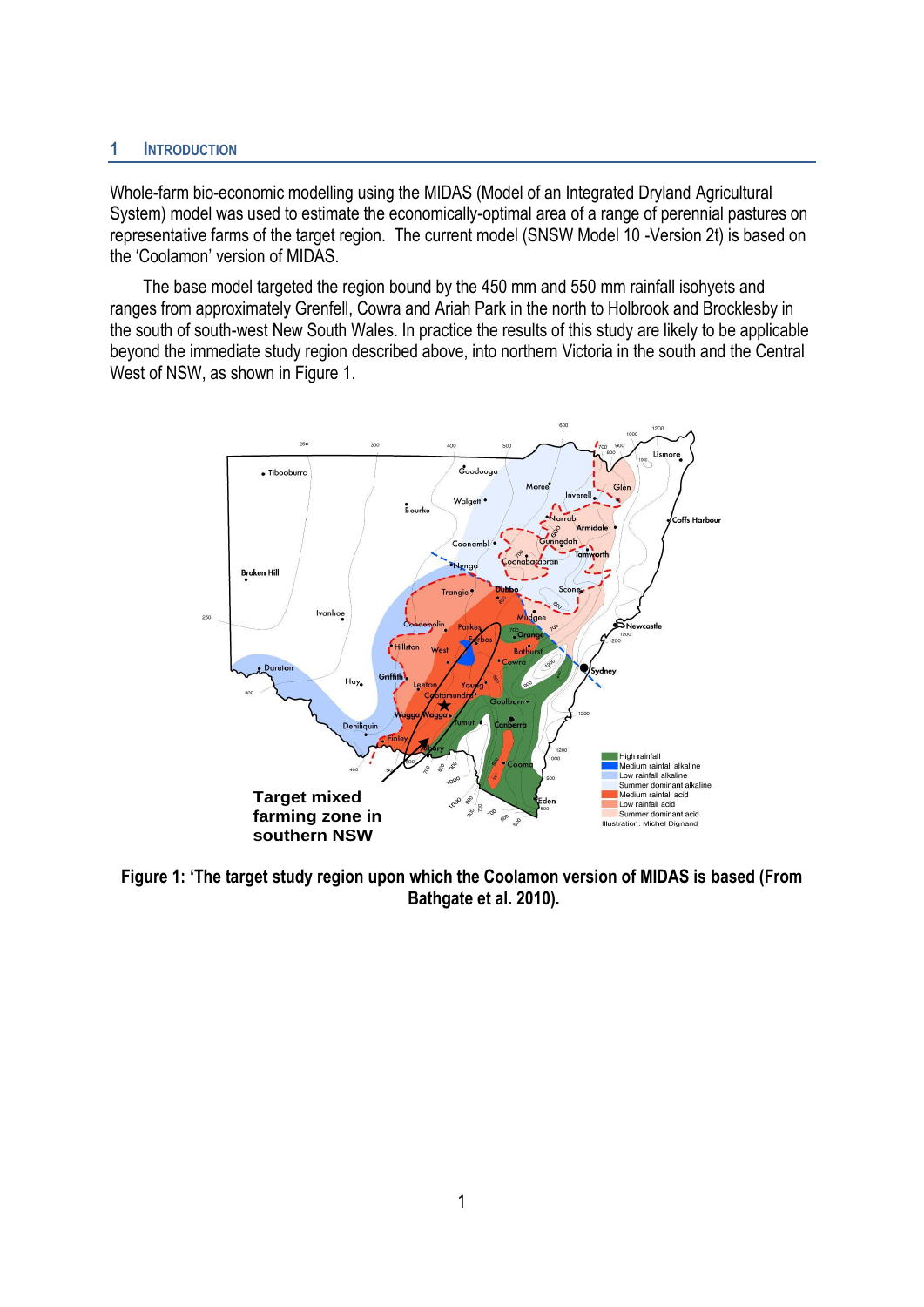#### <span id="page-6-0"></span>**2 IMPACTS OF SOIL TYPE CHANGES**

The 'base' model comprised 4 soil types or land management units (LMUs) typical of farms in the district (Table 1). The total area of the base farm is 1000 ha. The productivity of crops and pasture were varied according to soil types.

LMU 1 is not included in the current sensitivity analysis as it is non-arable. In the three remaining LMUs, grain yield is varied according to crop and pasture rotations as well soil type characteristics (Table 1).

| <b>LMU</b>     | Soil type                                                                                                                                                                                                                                                                                            | Baseline area (ha) | Crop yield<br>reduction |
|----------------|------------------------------------------------------------------------------------------------------------------------------------------------------------------------------------------------------------------------------------------------------------------------------------------------------|--------------------|-------------------------|
| $\mathbf{1}$   | Non-arable Tenosols - Skeletal soils, shallow or<br>rocky, often steeply sloping, can also include low<br>lying areas not suitable for cultivation.                                                                                                                                                  | 100                | 0                       |
| $\overline{2}$ | Grey Vertosols - Sodic grey clays, heavy<br>textured cracking soils, poorly drained, low<br>infiltration rates, subsoil constraints to root<br>growth, can be saline at depth, can have gilgai<br>present, often present on floodplains of inland<br>steams, parent material alluvial or sedimentary | 50                 | 60%                     |
| 3              | Light Red Kandosols - Acidic gradational soils,<br>lack clear or abrupt B horizon, heavy sandy<br>loams, includes red earths. Assume soil is limed<br>to $pH > 5.0$ (CaCl <sub>2</sub> ) and no subsoil acidity                                                                                      | 200                | 90%                     |
| 4              | Red Chromosols - Duplex soils, generally not<br>strongly acidic, acid trend with depth, includes red<br>brown earths and podzolic soils, generally<br>favourable physical properties. Assume soil is<br>limed to $pH > 5.0$ (CaCl <sub>2</sub> ) and no subsoil acidity.                             | 650                | 100%                    |

#### **Table 1 Land management units and associated crop yield as a % of Red Chromosols (LMU 4) (From Bathgate et al. 2010).**

*\* A LMU is defined as a group of soil types on a farm where the same level of input returns the same level of production output. It is implied that all soils within an LMU have similar chemical and physical characteristics.* 

To assess the impact of the different soil types on profitability and enterprise makeup, the base farm was modelled with the 1000 ha farm solely comprised of a single soil type: grey vertosol, light red kandosol, and red chromosol..

Each farm was modelled with five different pasture options available for selection in the profitmaximising list of activities. The model had the ability to select one, multiple and all the species available within each pasture option. These were:

1. Annual pasture only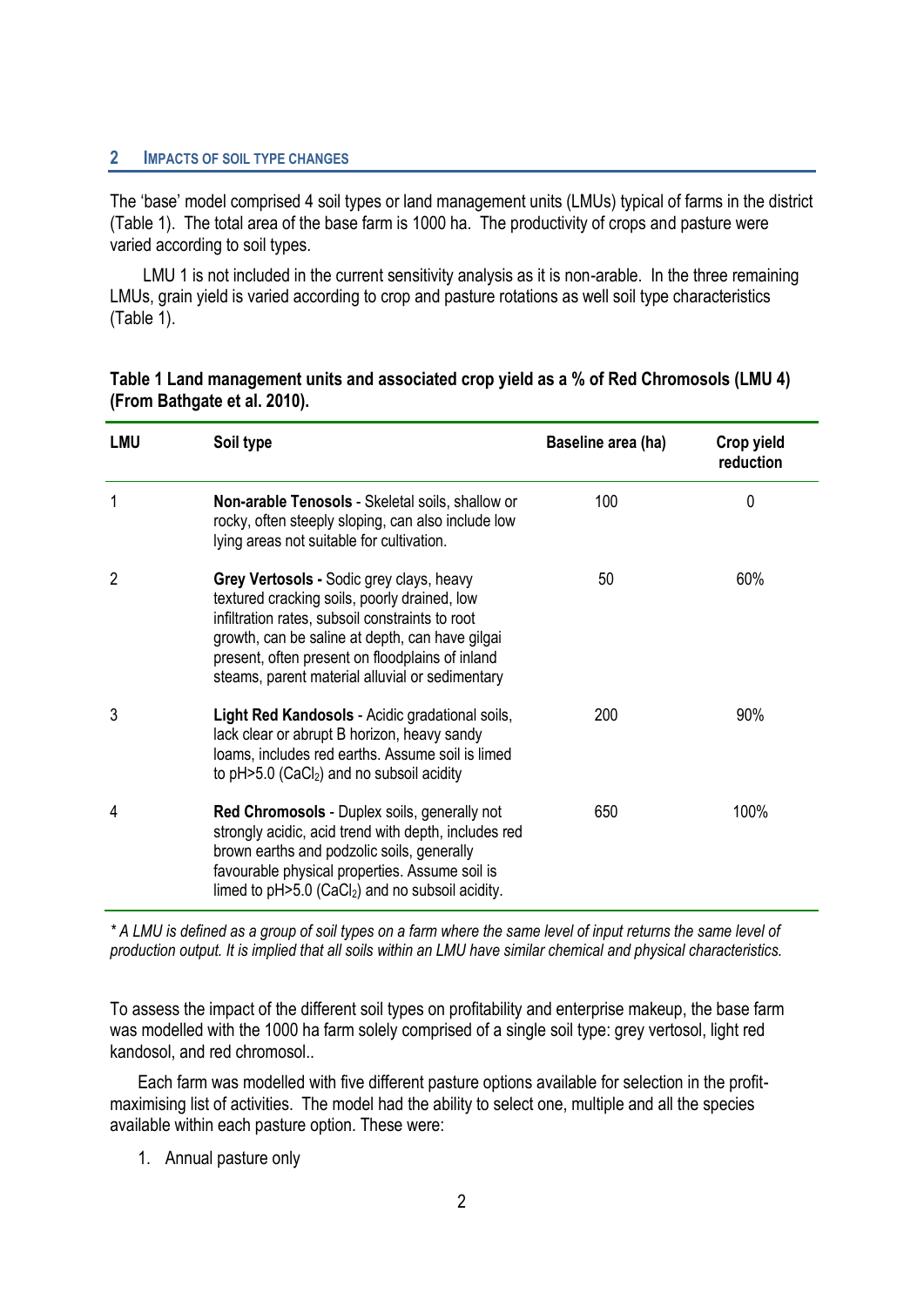- 2. Annual pasture + lucerne
- 3. Annual pasture + lucerne+ chicory
- 4. Annual pasture + lucerne+ phalaris
- 5. All pasture options

In the base model, annual cycle of growth of pastures was grouped into 10 periods as listed in Table 2. The quality and quantity of feed is the average of the sward for each period. Each period varies in length according to growth rate and pasture quality (digestibility). Annual pasture seedlings are assumed to germinate in Period 1. Similar to grain yield, pasture growth rates were constrained in differing growth periods for LMU 2 and 3 in relation to LMU 4 (Appendix 1).

#### **Table 2 Pasture periods (days) being used in the model and associated maximum pasture growth rates (kg/ha/day) in year 2 for mixed annual pasture, summer-dormant phalaris, chicory and lucerne on Red Chromosols.**

| Period         | <b>Start date</b> | Length      | Average pasture growth rates (kg/ha/day) in year 2 |                 |                |         |  |
|----------------|-------------------|-------------|----------------------------------------------------|-----------------|----------------|---------|--|
|                |                   | <b>Days</b> | <b>Mixed Annual</b>                                | <b>Phalaris</b> | <b>Chicory</b> | Lucerne |  |
| $\mathbf{1}$   | 6 May             | 28          | $9\,$                                              | 14              | 14             | 16      |  |
| $\overline{2}$ | 3 June            | 56          | 14                                                 | 17              | 11             | 14      |  |
| 3              | 29 July           | 35          | 17                                                 | 18              | 16             | 18      |  |
| 4              | 2 Sept            | 42          | 31                                                 | 36              | 41             | 32      |  |
| 5              | 14 Oct            | 21          | 32                                                 | 41              | 50             | 47      |  |
| $6\,$          | 4 Nov             | 28          | 14                                                 | 22              | 37             | 25      |  |
| $\overline{7}$ | 2 Dec             | 42          |                                                    | $\overline{2}$  | 14             | 8       |  |
| 8              | 13 Jan            | 42          |                                                    |                 | 7              | 6       |  |
| 9              | 24 Feb            | 41          |                                                    | 1               | $\overline{7}$ | 7       |  |
| 10             | 6 Apr             | 30          |                                                    | 5               | 12             | 15      |  |

*Note: The model uses the average growth rate for years 1-5 when calculating dry matter production for each pasture type.*

A notable constraint in the model is phalaris and annual pasture only grow for 8 and 6 of the 10 growth periods, respectively, whereas lucerne and chicory grow in all 10 periods. Local field data, such as Hayes *et al*. (2010), would generally support this assumption.

The model optimised selection of crop-pasture areas and livestock numbers to maximise profit for each LMU (Appendices 2, 3, 4 and 5). The results were then compared to the base model to help assess the differences.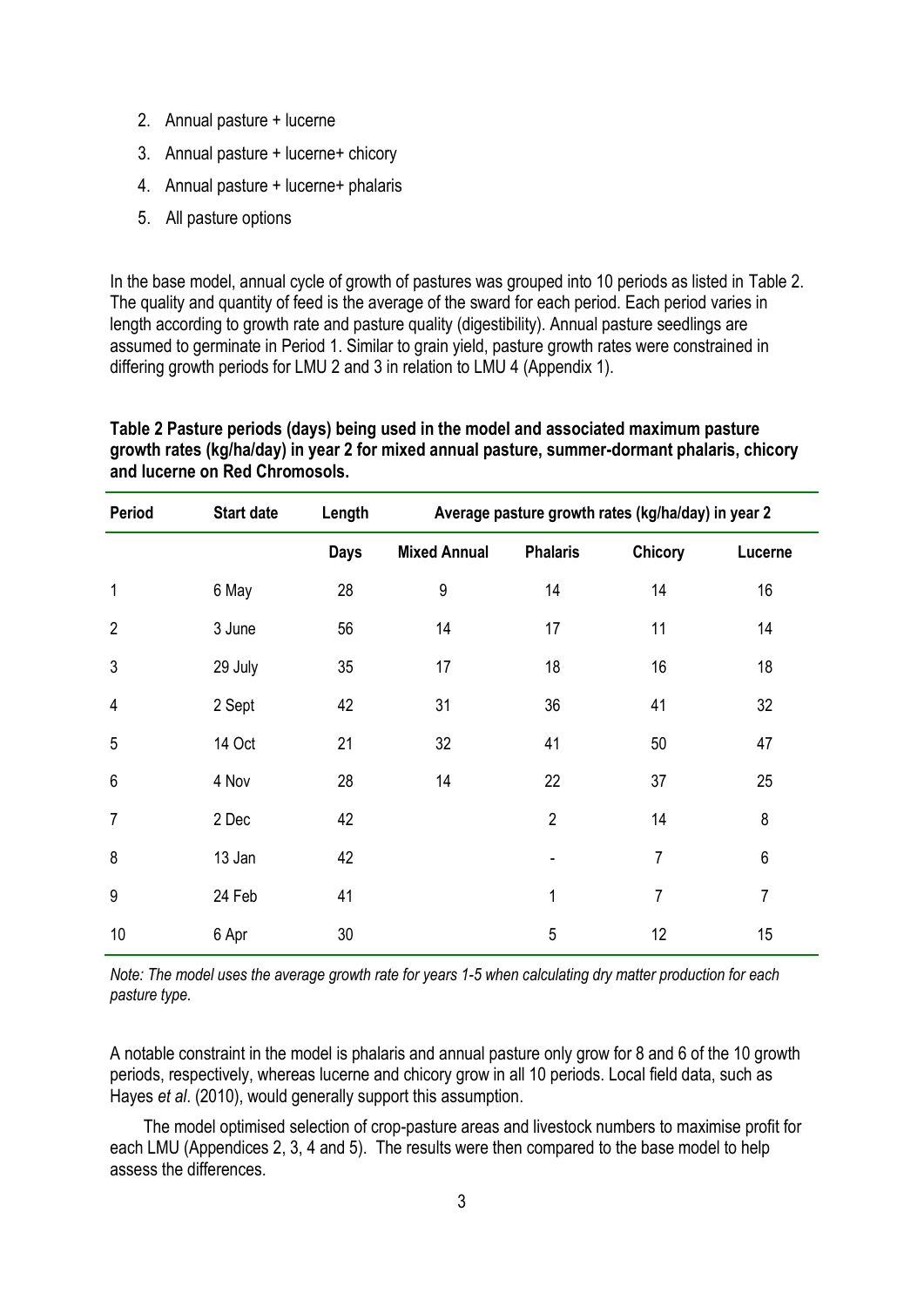#### <span id="page-8-0"></span>**3 RESULTS AND DISCUSSION**

#### <span id="page-8-1"></span>**3.1 Whole farm profit from different soil types**

Soil type had a large impact on annual whole farm profit. The farm dominated by the red chromosol soil type was 28% more profitable than that dominated by the light red kandosol, 5.5 times more profitable than the farm comprised of the grey vertosol, and 10% more profitable than the baseline farm which incorporated all three soil types (Table 3).

The pasture option containing all species available (option 5) was the most profitable pasture system for the grey vertosol farm and the light red kandosol farm which is consistent with which pasture option is selected for these soil types in the case of the base farm. Pasture option 5 was equally as profitable as pasture option 3 (annual, lucerne and chicory) for the red chromosol farm.

On the grey vertosol farm, the model selected only chicory (217 ha) and phalaris (211 ha) and not annual or lucerne pastures. The grey vertosol farm had the largest area sown to pasture (43% of the farm) compared to the light red kandosol farm (34%) and the red chromosol farm (35%).

There were significant differences in profit between the farms depending upon which pasture options were made available to be selected in the profit-maximising mix. Where annual pasture was only available profit was least on all four farm types, generating approximately 24-29% less profit than the situation where all pasture species were available for selection.

On the grey vertosol farm, where annual pasture or annual pasture + lucerne were available, the farm made a loss of \$6,137 compared to a profit of \$40,342 with the inclusion of chicory and phalaris. With the absolute profit considerably lower on the grey vertosol farm, this emphasises the importance of alternative perennial species for lower yielding soils that are less suitable to lucerne and annual pastures.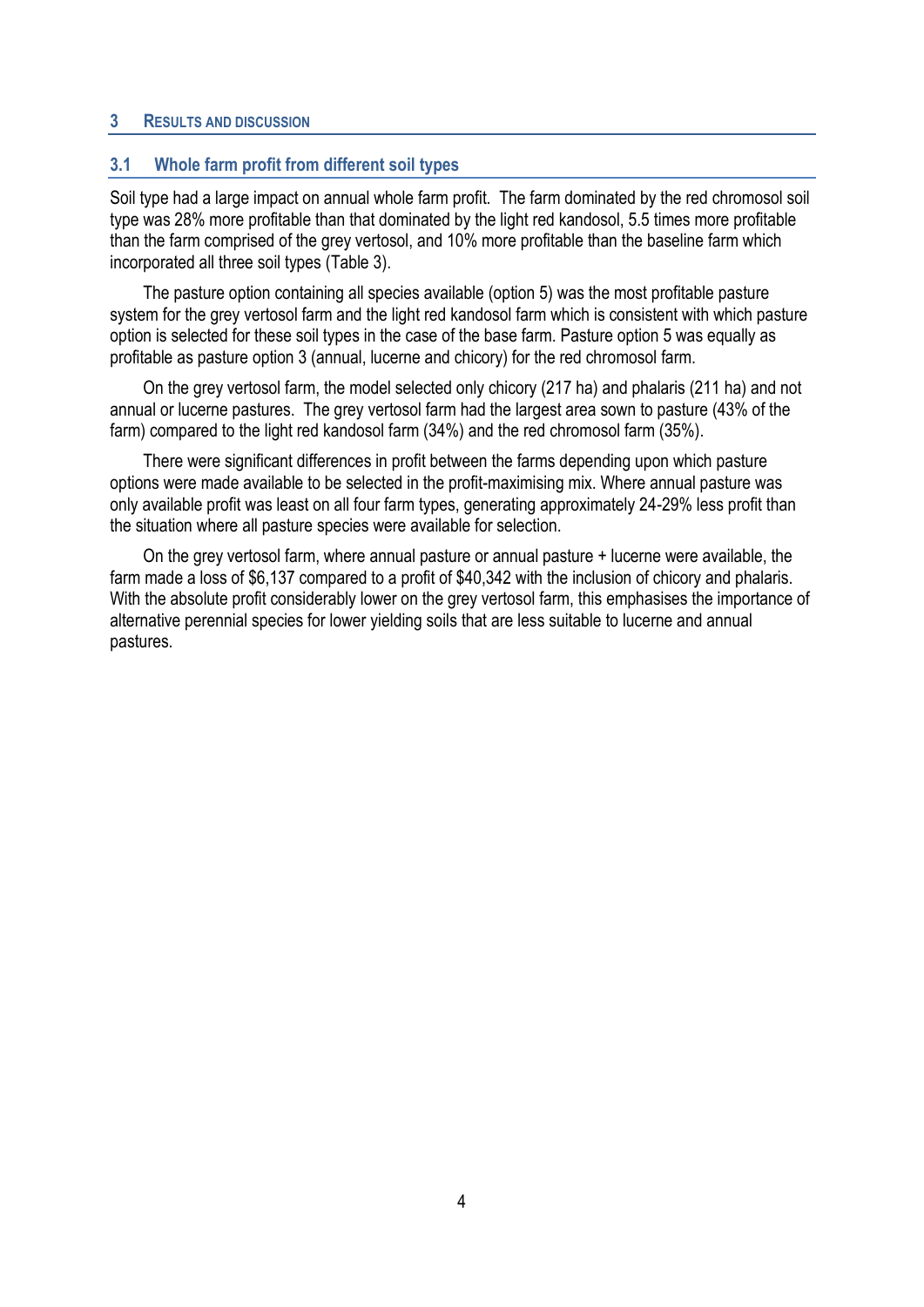| Soil type                         | <b>Baseline</b>    | <b>Grey Vertosol</b>     | <b>Light Red</b><br>Kandosol | <b>Red Chromosol</b>     |  |
|-----------------------------------|--------------------|--------------------------|------------------------------|--------------------------|--|
| Most profitable pasture<br>option | <b>All species</b> | <b>All species</b>       | <b>All species</b>           | AP+lucerne<br>+ chicory  |  |
| <b>Profit</b>                     | \$206,867          | \$40,342                 | \$177,778                    | \$227,607                |  |
| Total pasture area (ha)           | 436                | 428                      | 344                          | 351                      |  |
| Annual pasture area               | 100                | $\overline{\phantom{a}}$ | 41                           | 25                       |  |
| Lucerne area                      | 246                | $\overline{\phantom{0}}$ | 60                           | 272                      |  |
| Chicory area                      | 24                 | 217                      | 161                          | 53                       |  |
| Phalaris area                     | 66                 | 211                      | 82                           | $\overline{\phantom{a}}$ |  |
| <b>Total Crop area (ha)</b>       | 564                | 572                      | 656                          | 649                      |  |
| Wheat area                        | 234                | 250                      | 274                          | 260                      |  |
| Barley area                       | 117                | 125                      | 137                          | 130                      |  |
| Canola area                       | 117                | 125                      | 137                          | 130                      |  |
| Legume area                       | 97                 | 72                       | 107                          | 128                      |  |
| % Farm under crop                 | 56%                | 57%                      | 66%                          | 65%                      |  |
| SR per grazed ha                  | 13.8               | 10                       | 15.2                         | 14.2                     |  |
| SR per farm ha                    | 6                  | 4.4                      | 5.2                          | 5.0                      |  |
| Total ewes                        | 3302               | 2654                     | 2352                         | 3007                     |  |
| Crop grazed (ha)                  | 117                | 125                      | 137                          | 130                      |  |
| Supplementary feed (t)            | 140                | 158                      | 118                          | 135                      |  |

# **Table 3 The optimal farm mix based on the most profitable system for each model farm**

*\* See Bathgate et al. (2010).*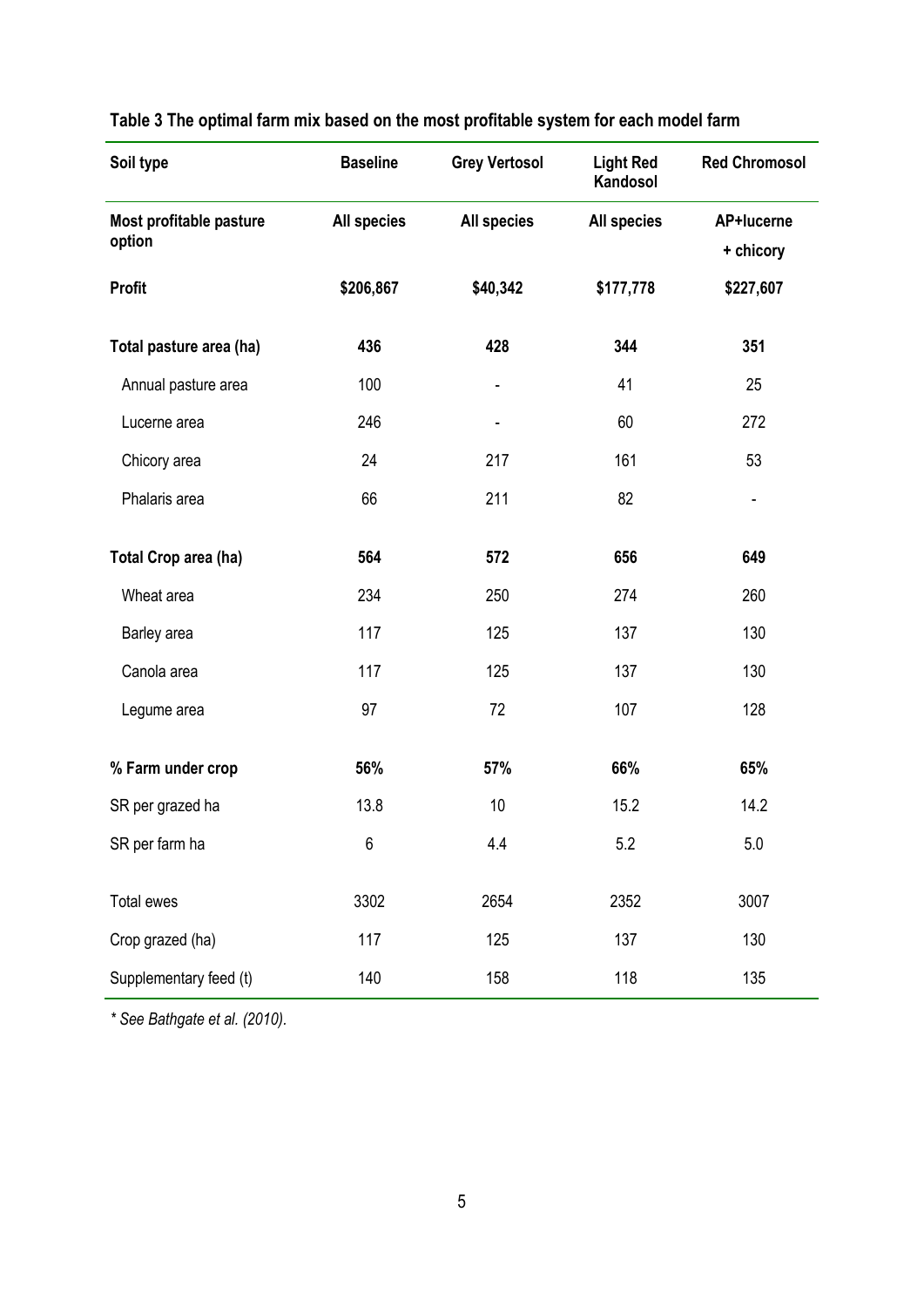

#### **Figure 2 Impact of available pasture options on whole farm profit on four different farms, made up of the base mix of four soil types, and three farms comprised solely of grey vertosol, light red kandosol and red chromosol soils.**

#### <span id="page-10-0"></span>**3.2 Pasture area under different soil types**

Only on the light red kandosol farm did the model select all pasture species. Chicory had the largest area with 161 ha followed by phalaris with 82 ha and lucerne and annual pasture with 60 and 41 ha, respectively (Table 3). Annual pasture was selected because it occurred in crop-pasture rotations that maximised profit on this farm type.

On the red chromosol farm, lucerne was the favoured species with 272 ha followed by chicory (53 ha) and annual pasture (25 ha; Table 4).

On the light red kandosol and red chromosol farm, approximately 65% of the area was cropped which is approximately 10% greater than on the base farm and the grey vertosol farm. The base farm included 100 ha of non-arable land (non**-**arable tenosols) which explains the lower area sown to crop. The lower crop yields on grey vertosols explains why the model selected a greater pasture area when all species were available for selection. However, when chicory and phalaris were not available the model selected more crop, because the performance of lucerne and annual pasture was lower relative to crop.

The model selected similar areas of crop for the light red kandosol and red chromosol farms. This was because even though crop yields on light red kandosols is 10% less this was balanced by 5-15% less production from chicory and lucerne during key growth periods (see Appendix 1).

The smallest component of pasture on each of the model farms was pasture option 1 - annual pasture (Figure 3), with the light red kandosol farm having only 100 ha. This area increased to 370 ha with the addition of lucerne and phalaris (option 4). This increase in pasture area corresponded with a 20% increase in profit compared to annual pastures only (pasture option 1) (Figure 2).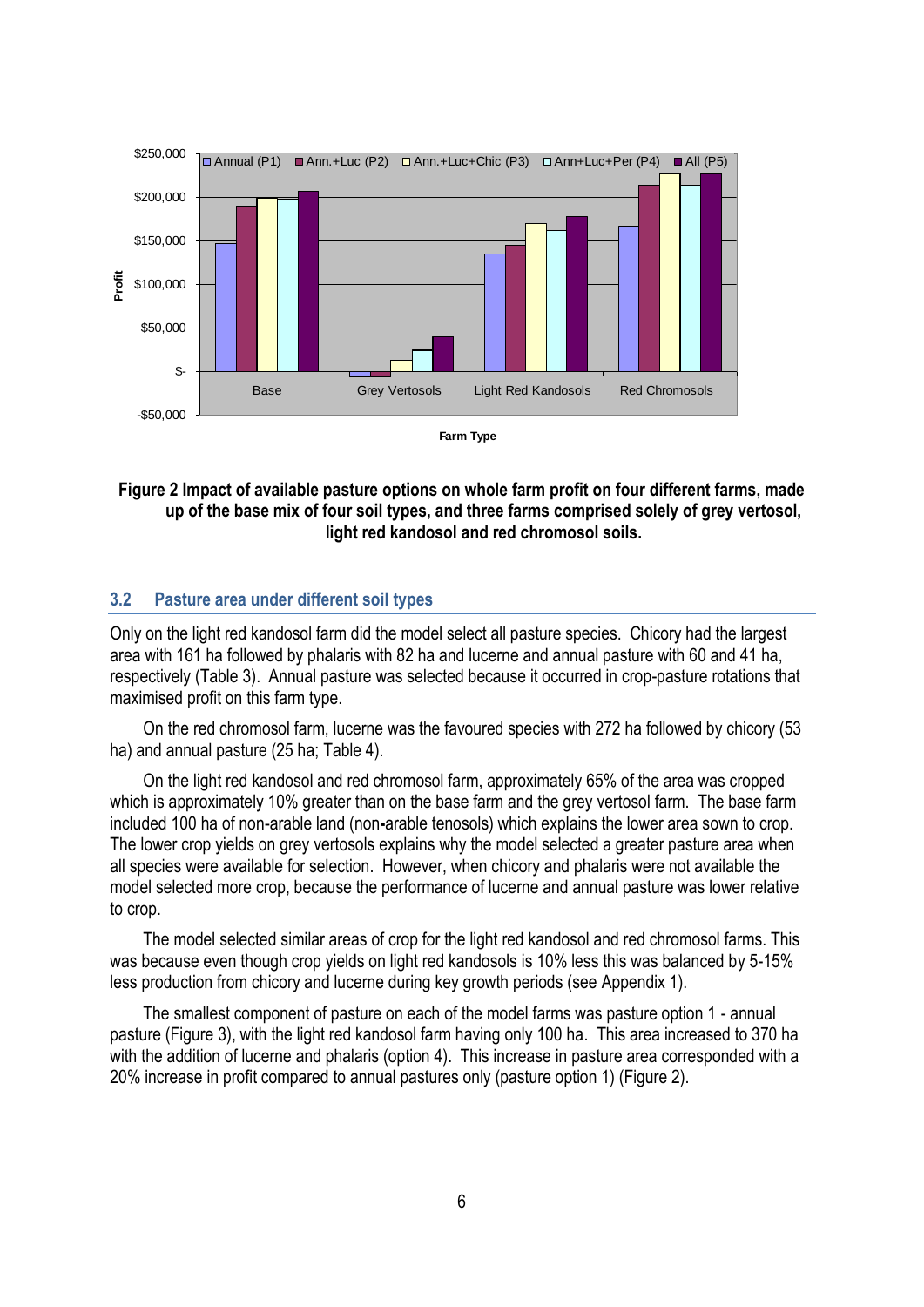| Area in ha           | <b>AP</b><br>AP+lucerne      |                              | AP+lucerne              | AP+lucerne               | All pastures             |  |
|----------------------|------------------------------|------------------------------|-------------------------|--------------------------|--------------------------|--|
|                      |                              |                              | +chicory                | +phalaris                |                          |  |
|                      |                              |                              | <b>Base farm</b>        |                          |                          |  |
| <b>Total pasture</b> | 300                          | 404                          | 434                     | 440                      | 436                      |  |
| Annual pasture       | 300                          | 122                          | 122                     | 100                      | 100                      |  |
| Lucerne              | $\pmb{0}$                    | 281                          | 267                     | 272                      | 246                      |  |
| Chicory              | $\pmb{0}$                    | $\qquad \qquad \blacksquare$ | 44                      | $\overline{\phantom{a}}$ | 24                       |  |
| Phalaris             | $\overline{\phantom{a}}$     | $\overline{\phantom{0}}$     |                         | 68                       | 66                       |  |
|                      |                              |                              | Grey vertosol farm      |                          |                          |  |
| <b>Total pasture</b> | 264                          | 264                          | 335                     | 350                      | 428                      |  |
| Annual pasture       | 264                          | 264                          | 129                     | $\overline{\phantom{0}}$ | $\blacksquare$           |  |
| Lucerne              | ٠                            | $\blacksquare$               | $\blacksquare$          | -                        | $\overline{\phantom{a}}$ |  |
| Chicory              | ٠                            | $\overline{\phantom{0}}$     | 205                     |                          | 217                      |  |
| Phalaris             |                              |                              |                         | 350                      | 211                      |  |
|                      |                              |                              | Light red kandosol farm |                          |                          |  |
| <b>Total pasture</b> | 116                          | 270                          | 286                     | 366                      | 344                      |  |
| Annual pasture       | 116                          | 194                          | 90                      | $\blacksquare$           | 41                       |  |
| Lucerne              | -                            | 76                           | 42                      | 125                      | 60                       |  |
| Chicory              | $\qquad \qquad \blacksquare$ | $\qquad \qquad \blacksquare$ | 154                     | $\overline{\phantom{a}}$ | 161                      |  |
| Phalaris             | ۰                            | $\qquad \qquad \blacksquare$ | $\overline{a}$          | 241                      | 82                       |  |
|                      |                              |                              | Red chromosol farm      |                          |                          |  |
| <b>Total pasture</b> | 286                          | 364                          | 351                     | 364                      | 351                      |  |
| Annual pasture       | 286                          | 36                           | 25                      | 36                       | 25                       |  |
| Lucerne              | $\pmb{0}$                    | 327                          | 272                     | 327                      | 272                      |  |
| Chicory              |                              |                              | 53                      |                          | 53                       |  |
| Phalaris             |                              |                              |                         |                          |                          |  |

# **Table 4. Individual pasture area where pasture options available vary, on each model farm.**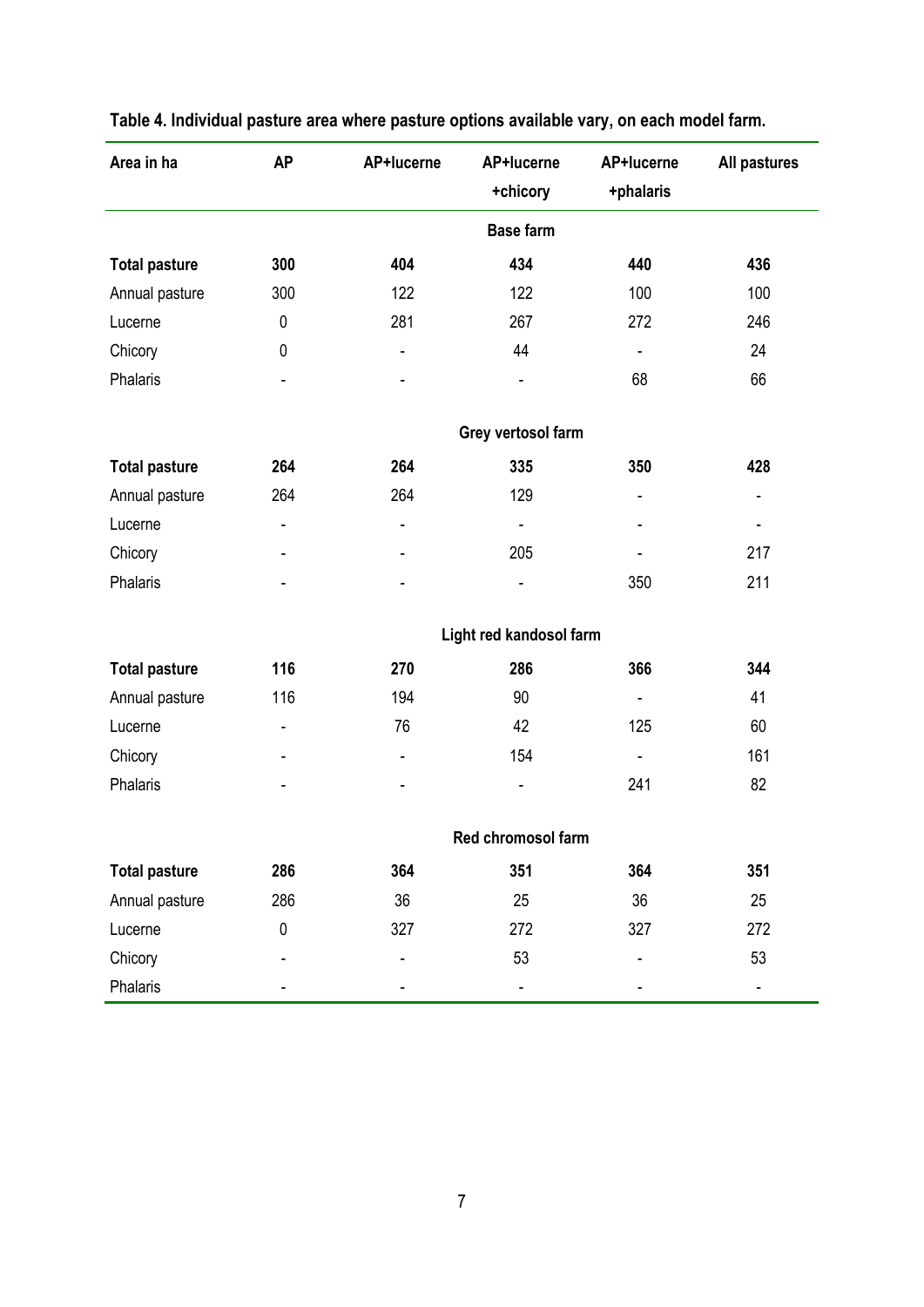

**Figure 3 Difference in total pasture area for different model farms varying in soil types as a function of different pasture option availability.**

On the farm with the most arable soil type (the red chromosol farm) there was little difference in total pasture area for the four different available perennial pasture options (Fig. 3). However, this can be misleading, as the model did not select all species available within each option. Lucerne was the main species selected with at least 5 times the area of any other pasture species, along with small areas of chicory and annual species, but no phalaris. This highlights the importance of lucerne in this region compared to other perennial species, although as previously stated alternative species such as lucerne and phalaris can add significant additional economic benefit.

Lucerne was not selected on the grey vertosol farm irrespective of available pasture option. This is likely to be a reflection of the constraints imposed within the model which assumed lucerne to be unsuitable to the water-logging prone soils, despite more recent research suggesting lucerne can be relatively productive on these soil types particularly where gypsum is applied to improve surface drainage (Dear et al. 2010b). Instead the model selected similar amounts of phalaris and chicory in pasture option 5(all species) and selected annual pasture when phalaris was not available. The growth of chicory and lucerne were constrained by 50% on the grey vertosol soil compared to the red chromosol (the most fertile soil type) whereas phalaris was only constrained by approximately 10% (Appendix 1).

On the light red kandosol farm, the model selected annual pasture for all available pasture options except in pasture option 4 where the model selected 241 ha of phalaris (Table 4). In pasture option 2, there was 2.5 times more annual pasture grown compared to lucerne and almost double the pasture area compared to option 1 (annual only). Annual pasture was selected because it occurred in croppasture rotations that maximised profit on this farm type.

The growth of lucerne on the light red kandosol soil was constrained in the model by 13% with no constraint applied to phalaris. This may explain why the model selected almost double the area sown to phalaris compared to lucerne in pasture option 4. With pasture option 5, all species were selected with 161 ha of chicory, 82 ha of phalaris, 60 ha of lucerne and 41 ha of annual pasture.

The model did not select phalaris in the most fertile soil type, the red chromosol. This is an indication that the model assumes lucerne to out-perform phalaris in soils suited to both species; again an assumption supported by some recent field data (Hayes *et al*. 2010).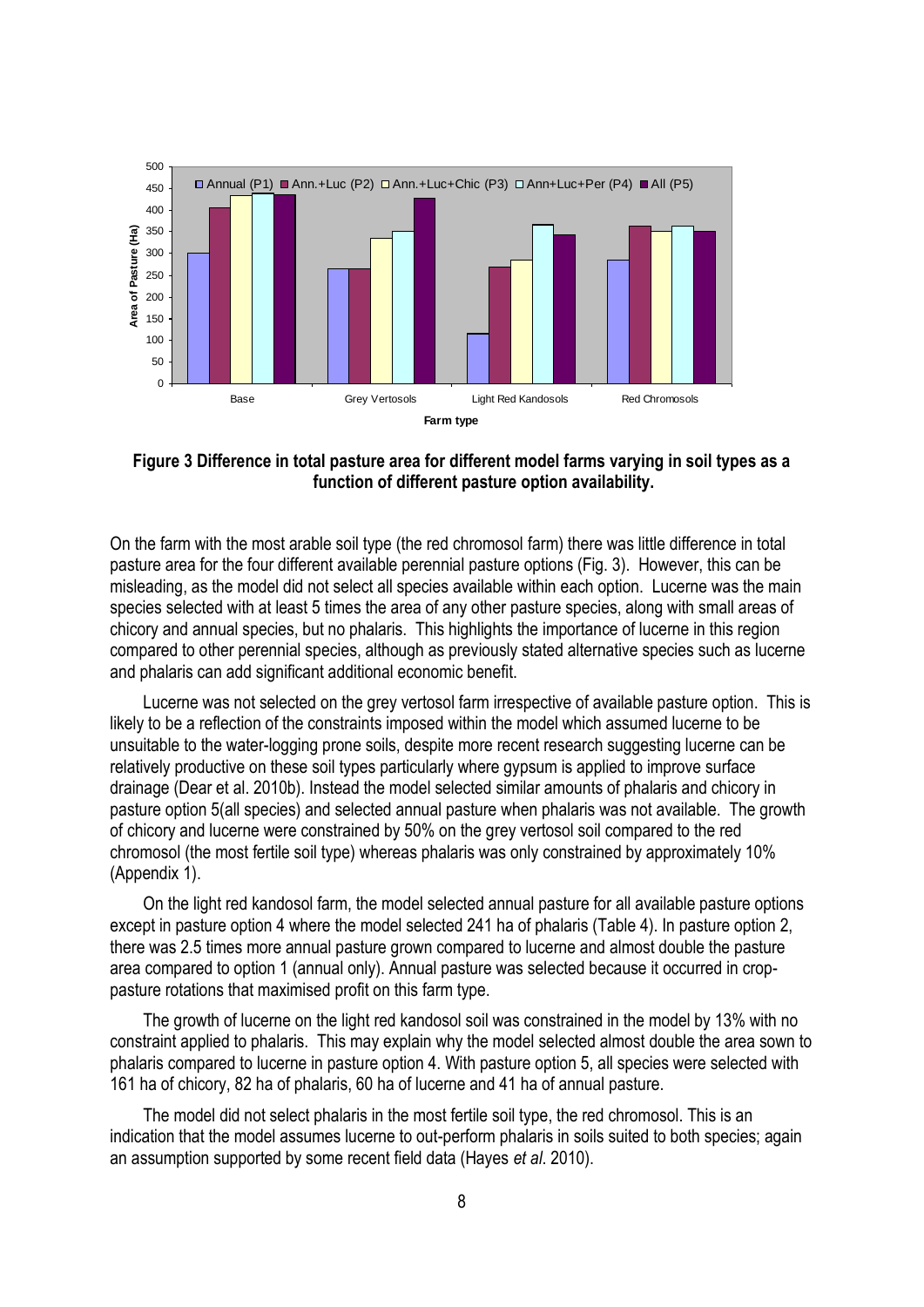#### <span id="page-13-0"></span>**3.3 Livestock under different pasture types**

The farm comprising of the most fertile land management unit (red chromosol) ran the greatest number of livestock, with approximately 3000 ewes for each of the pasture options 2 to 5 (Table 5). Not only did perennial pastures run more livestock on a whole farm basis, they also supported higher stock densities, with greater than 8 ewes per hectare of pasture, combined with lower supplementary feeding rates. For pasture option 1 - annual pasture, the model ran 1784 ewes, which is 60% of the capacity achievable with the perennial pasture species.

The annual pasture on the light red kandosol farm carried the lowest number of ewes (991), equating to 8.5 ewes per ha of pasture. This high density is due mainly to the benefits of stubble from a large cropping area combined with high supplementary feeding rates. However this option made \$42500 less profit compared to the situation when pasture option 5 was made available (Figure 2).

For the light red kandosol farm, the availability of lucerne (option 2) resulted in the total ewe numbers increasing as the area of pasture increased (Table 4). However, this resulted in a large decrease (almost 50%) in the number of ewes per ha of pasture while the level of supplementary feeding remained high (94kg per ewe). With the inclusion of chicory and phalaris pastures the total ewe numbers and the ewes per ha of pasture increased further combined with a halving of supplementary feeding levels. This resulted in an increase in profit totalling \$35000.

Survey results (Dear *et al*. 2010a) indicated that in lower rainfall regions of the mixed cropping zone a greater proportion of the farm area was sown to crop in contrast to higher rainfall regions where a greater area was sown to pasture. While topography plays a role in this difference, anecdotal evidence suggests that this trend is also related to livestock carrying capacities. Results of the survey indicated that farms with 45% of crop carried 2.4 ewes/ha while 60% of crop had 1.8 ewes/ha over the whole farm.

In the higher rainfall areas of the region, the pasture growing season is longer, supporting higher stocking rates, resulting in profitability of livestock enterprises approaching profitability of cropping. Conversely, the pasture growth period is shorter in lower rainfall regions resulting in correspondingly lower stocking rates compared to crop yields, resulting in cropping being more favourable.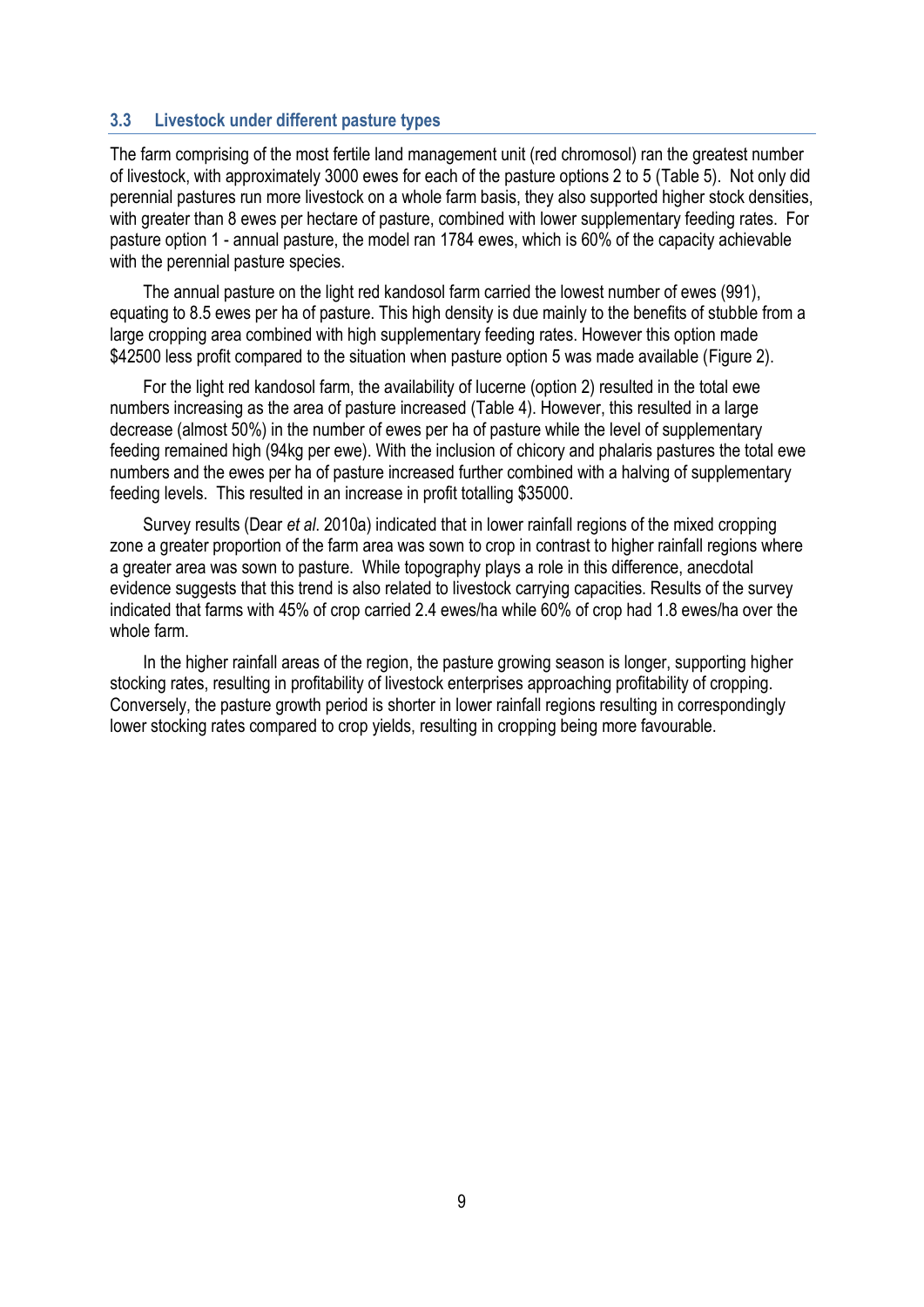|                     | <b>AP</b> | AP+lucerne | AP+lucerne<br>+chicory  | AP+lucerne<br>+phalaris | All pastures |
|---------------------|-----------|------------|-------------------------|-------------------------|--------------|
|                     |           |            | <b>Base farm</b>        |                         |              |
| Total ewes          | 1816      | 2781       | 3037                    | 3345                    | 3302         |
| Ewes/ha of pasture  | 6.05      | 6.88       | 7.00                    | 7.60                    | 7.57         |
| Suppl. feed (t)/ewe | 0.070     | 0.041      | 0.040                   | 0.042                   | 0.042        |
| Grazing crop (ha)   | 100       | 106        | 113                     | 116                     | 117          |
|                     |           |            | Grey vertosol farm      |                         |              |
| Total ewes          | 1139      | 1139       | 1442                    | 2598                    | 2654         |
| Ewes/ha of pasture  | 4.31      | 4.31       | 4.30                    | 7.42                    | 6.20         |
| DSE/ewe             | 1.65      | 1.65       | 1.65                    | 1.62                    | 1.61         |
| Suppl. feed (t)/ewe | 0.074     | 0.074      | 0.053                   | 0.063                   | 0.060        |
| Grazing crop (ha)   | 132       | 132        | 133                     | 87                      | 125          |
|                     |           |            | Light red kandosol farm |                         |              |
| Total ewes          | 991       | 1336       | 2010                    | 2167                    | 2352         |
| Ewes/ha of pasture  | 8.54      | 4.95       | 7.03                    | 5.92                    | 6.84         |
| Suppl. feed (t)/ewe | 0.096     | 0.094      | 0.061                   | 0.057                   | 0.050        |
| Grazing crop (ha)   | 58        | 135        | 143                     | 143                     | 137          |
|                     |           |            | Red chromosol farm      |                         |              |
| Total ewes          | 1784      | 3026       | 3007                    | 3026                    | 3007         |
| Ewes/ha of pasture  | 6.24      | 8.31       | 8.57                    | 8.31                    | 8.57         |
| Suppl. feed (t)/ewe | 0.077     | 0.044      | 0.045                   | 0.044                   | 0.045        |
| Grazing crop (ha)   | 143       | 127        | 130                     | 127                     | 130          |

|  |  |  |  |  | Table 5. Individual pasture area where pasture options available vary, on each model farm. |
|--|--|--|--|--|--------------------------------------------------------------------------------------------|
|--|--|--|--|--|--------------------------------------------------------------------------------------------|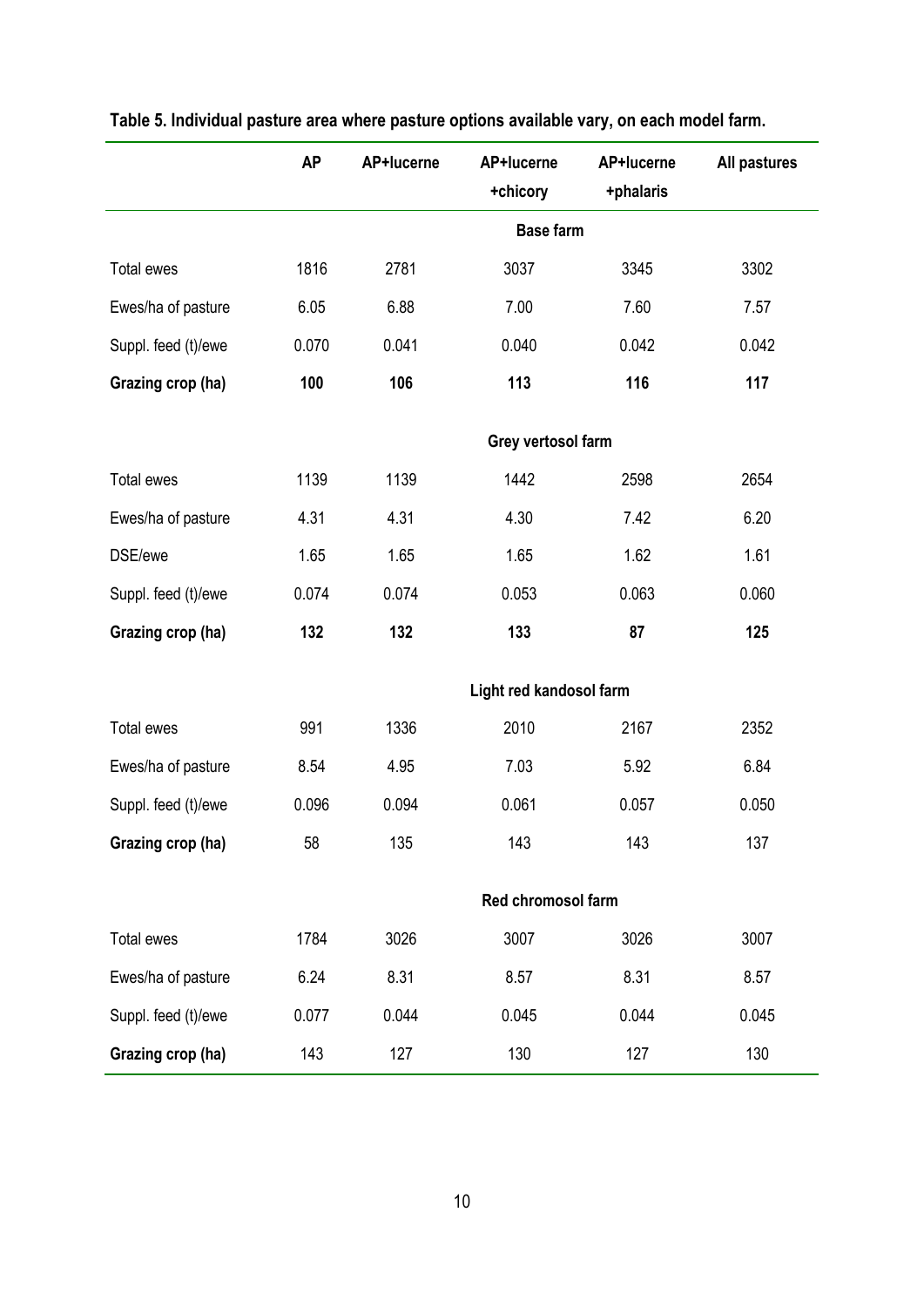#### <span id="page-15-0"></span>**3.4 Crop areas under different soil types**

For all model farms, the greatest area sown to crop was where pasture option 1 was available (Figure 4). The light red kandosol farm had the greatest area of crop with 884 ha and 116 ha of annual pasture. This returned \$43,000 (23%) less profit where there was 656 ha of crop and 344 ha of pasture for pasture option 5.

Farm profit appears to be lower when crop area is equal to or greater than 70% (700 ha) of total farm area. The exception to this trend is pasture option 3 on the light red kandosol farm, as it achieved 5% more profit with 714 ha of crop compared to pasture option 4 with 634 ha of crop. One reason for this anomaly is the superior productivity and growth habit of chicory, which allowed for 18% more ewes per ha of pasture compared to phalaris (Table 5). The growth of phalaris is constrained in the model with minimal or no growth in periods 8, 9 and 10 (Table 2).



#### **Figure 4 Area sown to crop for the different available pasture options and model farms**

On the grey vertosol farm the model selected a greater area of crop with available pasture options 1, 2 and 3. This result was most likely due to the model having greater restraints on pasture growth compared to crop yields for annual pasture, lucerne and chicory (Appendix 3 and Table 2). This result is supported by lower stocking rates per hectare grazed and higher supplementary feeding levels (Table 5). Low pasture growth rates are likely to make cropping more favourable.

As a trend, the area sown to barley, canola and lupins was greatest with pasture option 1, while there was little difference between the pasture options 2 to 5. For pasture option 1, the greatest difference was in the light red kandosol farm with 25% more crops than the other options (Table 6). It is interesting that with the inclusion of lucerne pasture (option 2), the total area of barley, canola and lupins was reduced by 179 ha, while the total cropping area was reduced by only 154 ha. The reason behind this is a 20ha increase in the area sown to wheat which may be a result of increased yield potential due to lucerne providing nitrogen in the 1<sup>st</sup> year after pasture (Table 4). On the red chromosol farm the area sown to lupins was around 12% of total farm area even though this soil type had the greatest area sown to lucerne with 27 to 32% of total farm area.

On the grey vertosol farm, the inclusion of chicory (pasture option 3) led to the total cropping area being reduced by approximately 70 ha (Table 4). While this does not translate into an increase in stocking rate per hectare of pasture, it resulted in a reduction of approximately 30% in the level of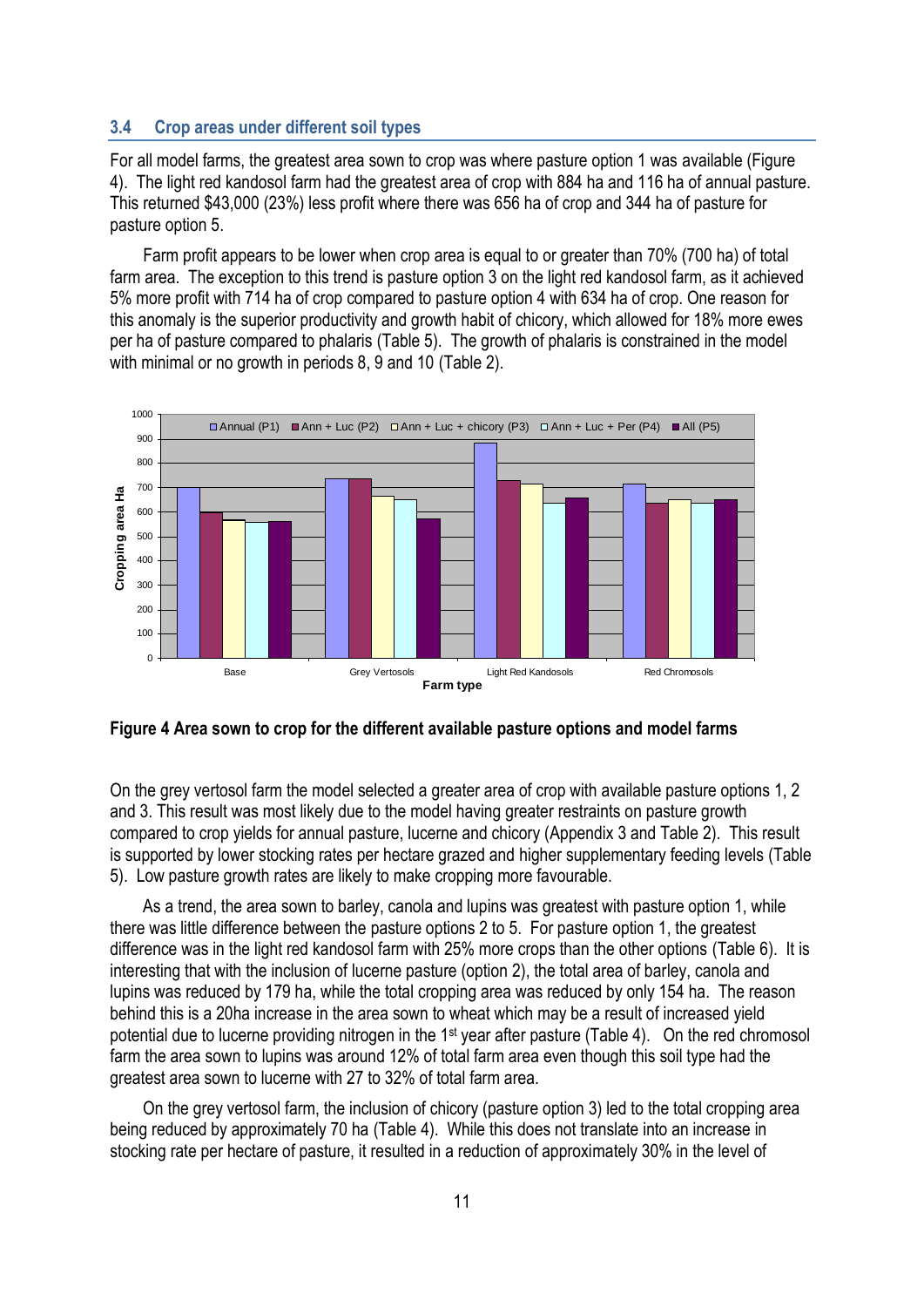supplementary feeding per hectare of pasture, which corresponds with chicory's year round growth habit (Table 5). With the inclusion of pasture option 4 – phalaris, there was an increase of 30 ha each for both barley and canola and a reduction of 50ha in lupins.

On the light red kandosols farm with pasture option 4, there was a reduction of 75 ha in the area sown to lupins with a similar increase in the area sown to lucerne. In pasture option 5 – all pastures, there was an increase of 45 ha in the area sown to lupins which was partly balanced by a reduction of 65 ha in the area sown to lucerne.

For pasture options 2-5 on the red chromosol farm there was little difference in the area sown to wheat, barley, canola or lupins. It is interesting that the proportion of area sown to wheat for Red Chromosols and the base farm equals the proportion of area sown to canola and barley combined.

For nearly all land management units and pasture options, the area sown to grazing crop ranged from 12 -14% of total farm area. However, on the grey vertosol farms with pasture option 4 and the light red kandosol farm with pasture option 1 there was considerably less grazing crop with 9% and 6% respectively. This low level of grazing crop is a result of large areas of crop-only rotations of 594 and 300 ha, respectively (Table 7), and therefore the reduced need for additional feed for livestock from grazing crops.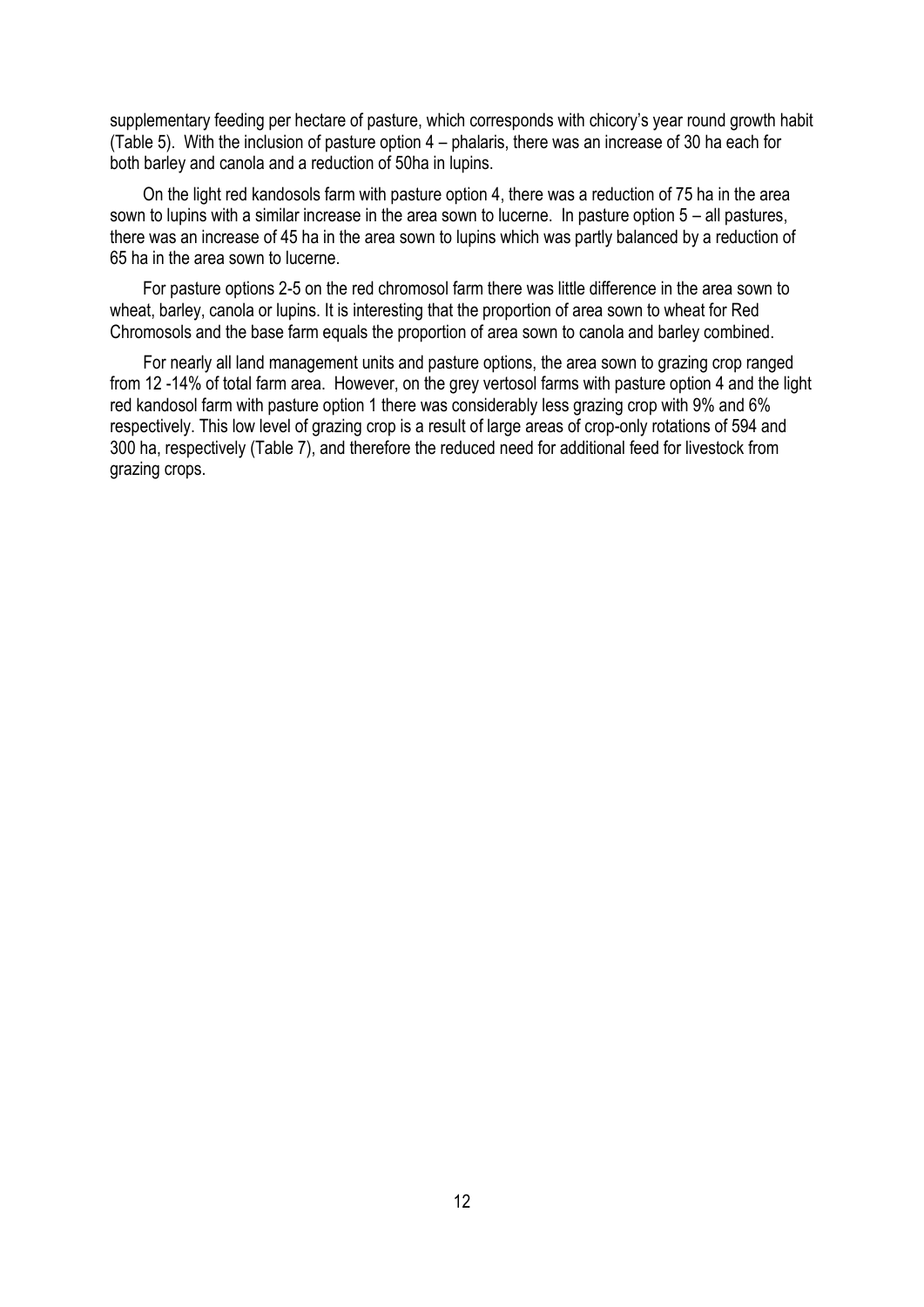|                   | <b>AP</b> | AP+lucerne | AP+lucerne              | AP+lucerne | All pastures |
|-------------------|-----------|------------|-------------------------|------------|--------------|
|                   |           |            | <b>Base farm</b>        |            |              |
| Crop              | 700       | 596        | 566                     | 560        | 564          |
| Wheat             | 250       | 228        | 227                     | 232        | 234          |
| Barley            | 150       | 123        | 113                     | 116        | 117          |
| Canola            | 150       | 123        | 113                     | 116        | 117          |
| Lupin             | 138       | 122        | 113                     | 96         | 97           |
| % Farm under crop | 70%       | 60%        | 57%                     | 56%        | 56%          |
|                   |           |            | Grey vertosol farm      |            |              |
| Crop              | 736       | 736        | 665                     | 650        | 572          |
| Wheat             | 283       | 283        | 266                     | 250        | 250          |
| <b>Barley</b>     | 151       | 151        | 133                     | 163        | 125          |
| Canola            | 151       | 151        | 133                     | 163        | 125          |
| Lupin             | 134       | 134        | 125                     | 75         | 72           |
| % Farm under crop | 74%       | 74%        | 67%                     | 65%        | 57%          |
|                   |           |            | Light red kandosol farm |            |              |
| Crop              | 884       | 730        | 714                     | 634        | 656          |
| Wheat             | 264       | 284        | 286                     | 286        | 274          |
| Barley            | 207       | 149        | 143                     | 143        | 137          |
| Canola            | 207       | 149        | 143                     | 143        | 137          |
| Lupin             | 199       | 136        | 137                     | 62         | 107          |
| % Farm under crop | 88%       | 73%        | 71%                     | 63%        | 66%          |
|                   |           |            | Red chromosol farm      |            |              |
| Crop              | 714       | 636        | 649                     | 636        | 649          |
| Wheat             | 286       | 255        | 260                     | 255        | 260          |
| <b>Barley</b>     | 143       | 127        | 130                     | 127        | 130          |
| Canola            | 143       | 127        | 130                     | 127        | 130          |
| Lupin             | 125       | 125        | 128                     | 125        | 128          |
| % Farm under crop | 71%       | 64%        | 65%                     | 64%        | 65%          |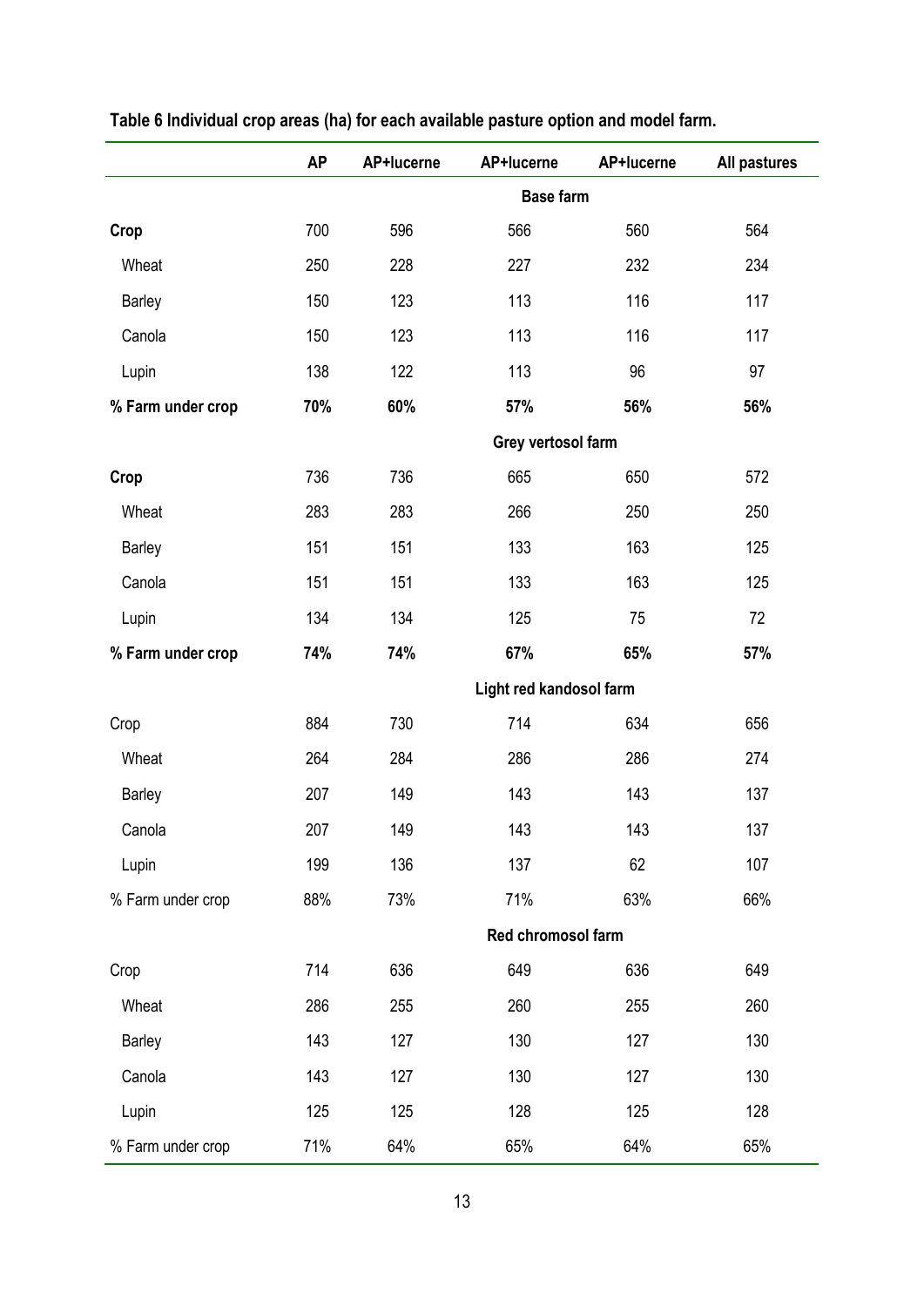#### <span id="page-18-0"></span>**3.5 Cropping rotations**

Pasture and crop rotations for the different pasture options and land management units are described in Table 7

Virtually all rotations that include crop and pasture consist of wheat, canola, wheat, lupin, and barley. The inclusion of a second year of wheat in the rotation (grazing wheat) supports the argument that grazing wheat is an important feed source in mixed farming systems as well as producing valuable grain.

The pasture phase is mainly either three or four years for all crop rotations. This is a significant finding as many pastures in the region are sown under a cover crop in the first year of the pasture phase (Dear *et al*. 2010a). Generally the use of a cover crop in a three to four year pasture phase has been shown to be more profitable when compared to straight sowing. The net income generated from the cover crop combined with the livestock production from the short pasture phase, is likely to be greater than the net income solely from livestock production with a straight sown pasture. This assumes pasture performance is at least 50% of that produced by a straight sown pasture (McCormick *et al*. 2012).

The model selected large areas of crop only rotations in the grey vertosol and light red kandosol farms consisting of wheat, canola, barley and lupin. It is likely that the model selected lupins as the last crop in the rotation to provide nitrogen for the following wheat crop as well as a disease break.

Low pasture production on the grey vertosol resulted in the model selecting large areas of crop only rotations for all the available pasture options except option 5. In the case of the light red kandosol farm and available pasture option 1, the model selected a crop only rotation consisting of 594 ha which is 60% of total farm area. The shorter crop sequence perhaps also reflects the need for increased intensity of legume crops (1 in 4 as opposed to 1 in 5) in the absence of  $N_2$ -fixing legume pastures (Table 4).

It is interesting that the most fertile land management unit (red chromosol) did not have a crop only rotation. This indicates the valuable contribution that livestock production makes to farm profitability in fertile soils suitable for good pasture growth.

In the grey vertosol and light red kandosol farms with available pasture option 4, the model selected a novel cropping rotation consisting of four and five years of phalaris followed by wheat, canola, wheat, barley that excluded lupins.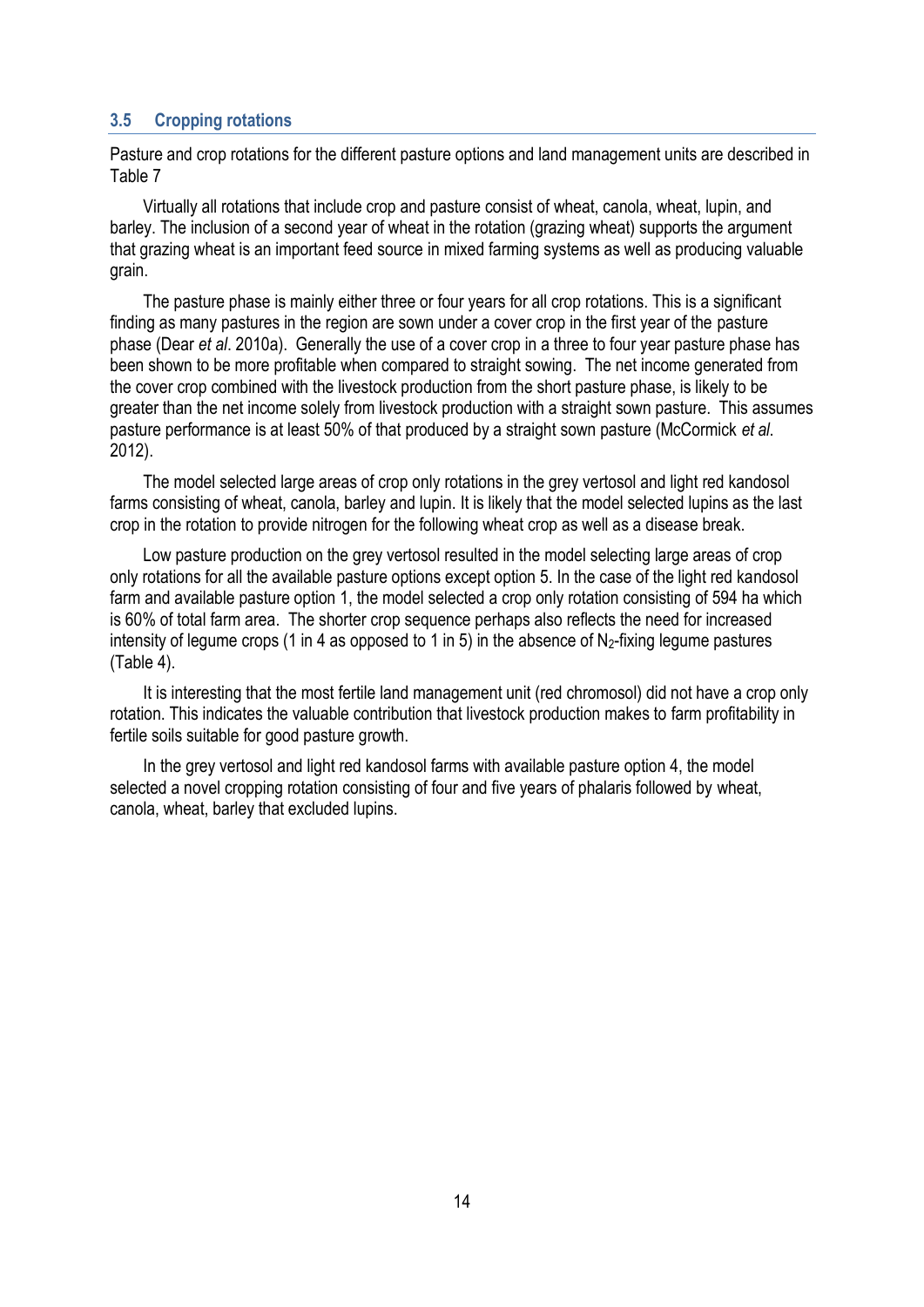|                | <b>Annual pasture</b> |      | Annual +lucerne |      | Annual+Lucerne<br>+chicory |                  | Annual+Lucerne +<br>phalaris |      | All pasture |      |
|----------------|-----------------------|------|-----------------|------|----------------------------|------------------|------------------------------|------|-------------|------|
|                |                       |      |                 |      |                            | <b>Base farm</b> |                              |      |             |      |
| LMU            | Rotation              | Area | Rotation        | Area | Rotation                   | Area             | Rotation                     | Area | Rotation    | Area |
| 1              | 20PA                  | 100  | 20PA            | 100  | 20PA                       | 100              | 20PA                         | 100  | 20PA        | 100  |
| $\overline{2}$ | 5PWNB                 | 50   | 5PWNLB          | 50   | 5PWNLB                     | 50               | 5HWNB                        | 50   | 5HWNB       | 50   |
| 3              | 3PWNB                 | 200  | 3UWNLB          | 132  | 4UWNLB                     | 83               | 3UWNLB                       | 100  | 4UWNLB      | 85   |
|                |                       |      | <b>WCBL</b>     | 68   | 4YWNLB                     | 117              | 4HWNB                        | 100  | 4YWNLB      | 19   |
|                |                       |      |                 |      |                            |                  |                              |      | 4HWNB       | 96   |
| 4              | 3PWNLB                | 260  | 4UWNLB          | 650  | 4UWNLB                     | 650              | 4UWNLB                       | 650  | 4UWNLB      | 590  |
|                | 3PWNB                 | 390  |                 |      |                            |                  |                              |      | 3YWNLB      | 60   |
|                |                       |      |                 |      | Grey vertosol farm         |                  |                              |      |             |      |
|                | 3PWNLB                | 925  | 3PWNLB          | 925  | 4YWNLB                     | 548              | 5HWNB                        | 700  | 4YWNLB      | 578  |
|                | <b>WCBL</b>           | 75   | <b>WCBL</b>     | 75   | <b>WCBL</b>                | 452              | <b>WCBL</b>                  | 300  | 5HWNB       | 422  |
|                |                       |      |                 |      | Light red kandosol farm    |                  |                              |      |             |      |
|                | 3PWNLB                | 406  | 3UWNLB          | 267  | 3UWNLB                     | 148              | 3UWNLB                       | 437  | 3UWNLB      | 209  |
|                | <b>WCBL</b>           | 594  | 3PWNLB          | 679  | 3YWNLB                     | 538              | 4HWNB                        | 563  | 4HWNB       | 191  |
|                |                       |      | <b>WCBL</b>     | 54   | 3PWNLB                     | 314              |                              |      | 4YWNLB      | 342  |
|                |                       |      |                 |      |                            |                  |                              |      | 3YWNLB      | 116  |
|                |                       |      |                 |      |                            |                  |                              |      | 3PWNLB      | 142  |
|                |                       |      |                 |      | <b>Red chromosol farm</b>  |                  |                              |      |             |      |
|                | 3PWNLB                | 1000 | 4UWNLB          | 873  | 4UWNLB                     | 726              | 4UWNLB                       | 873  | 4UWNLB      | 726  |
|                |                       |      | 3PWNLB          | 127  | 3YWNLB                     | 186              | 3PWNLB                       | 127  | 3YWNLB      | 186  |
|                |                       |      |                 |      | 3PWNCB                     | 88               |                              |      | 3PWNCB      | 88   |

**Table 7 Crop and pasture rotation for the different land management units with pasture options 1-5.**

*Numeral = Pasture years, PA = Permanent pasture, Y = chicory, U = lucerne, H = Perennial summer-dormant*  grass, W = Wheat, C = Canola, B = Barley, L = Lupins, P = Annual pasture.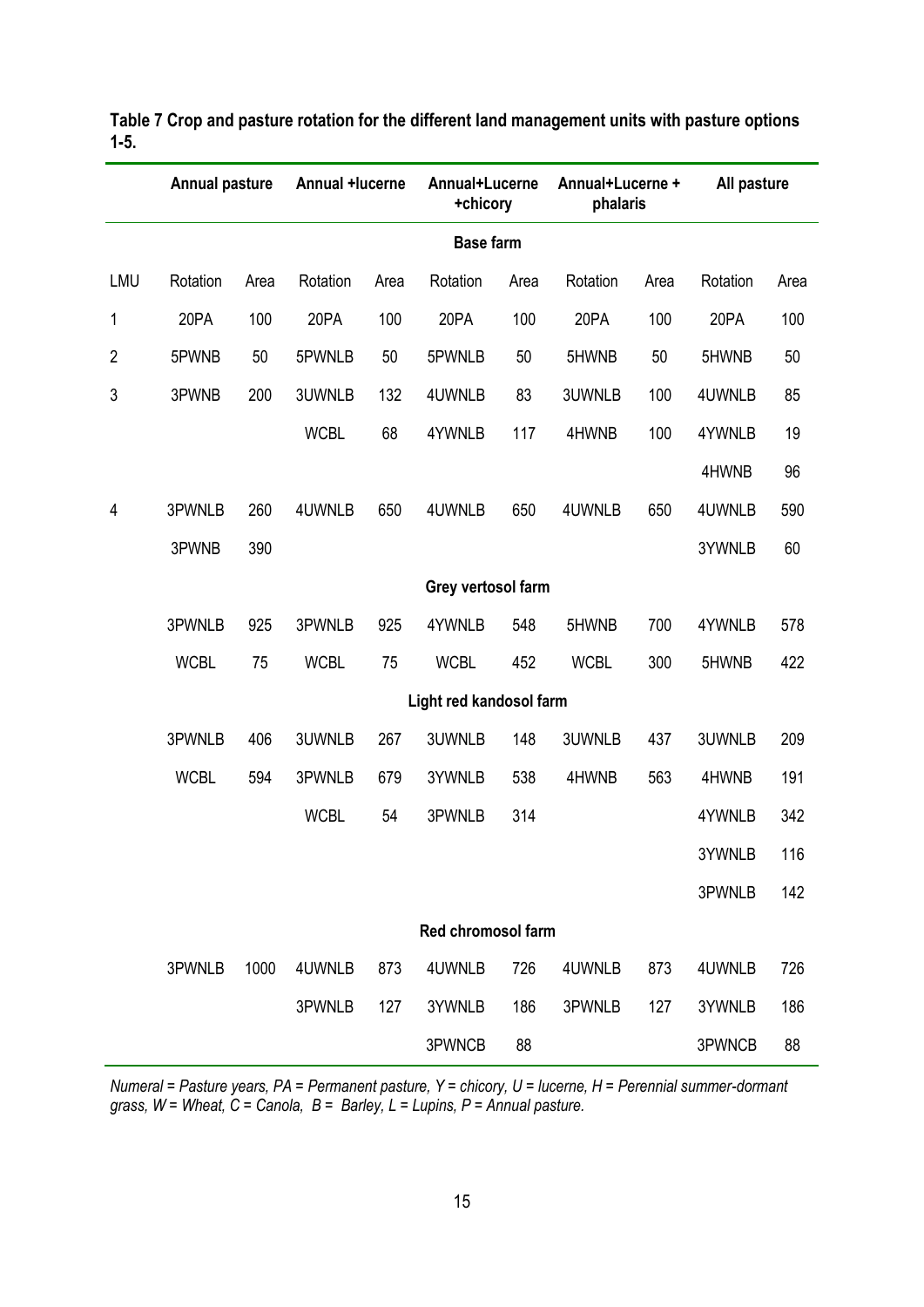#### <span id="page-20-0"></span>**4 CONCLUSION**

A farm dominated by red chromosol soil was estimated to be almost 30% more profitable than a similar farm dominated by light red kandosol soil, and more than 5 times more profitable than a farm dominated by grey vertosol soil. This reflects the higher growth potential of both crops and pastures on the red kandosol; a soil largely unaffected by the acidity and lower nutrition of the light red kandosol, or by the sodicity, salinity and heavy texture of the grey vertosol. It also reflects a higher stocking rate to utilise the increased pasture biomass. The model predicted whole farm profitability to be greatest where all pasture options were available, particularly on the constrained soils, and generally least where annual pasture was the only option available. The optimal area of the farm under pasture increased on the highly constrained soil type to approximately 45% compared to 35% on the better soil types, illustrating an emphasis away from crops and towards pastures with increased soil constraints.

This study can be viewed at two levels. First, it attempts to quantify differences in whole farm profitability of different soil types. This may be of value when making decisions about buying or leasing new land. However, on land that is already owned or leased, there is relatively little that can be done to alter soil type. In that instance, this study presents options for how profitability might be optimised in a mixed livestock/crop production enterprise. It highlights the increased relative importance of pastures compared to crops in highly constrained soils, as well as the importance of having viable alternative perennial pasture species other than lucerne. Whilst perennial pastures were shown to increase profitability across all soil types compared to only annual pastures, the relative importance of chicory and phalaris increased on the grey vertosol where lucerne was not selected due to its poorer adaptation, particularly to waterlogging. The current sensitivity analysis indicates the results obtained in the baseline analysis would change as assumptions about soil type mix change, with increased importance placed upon alternative perennial species for profit optimisation.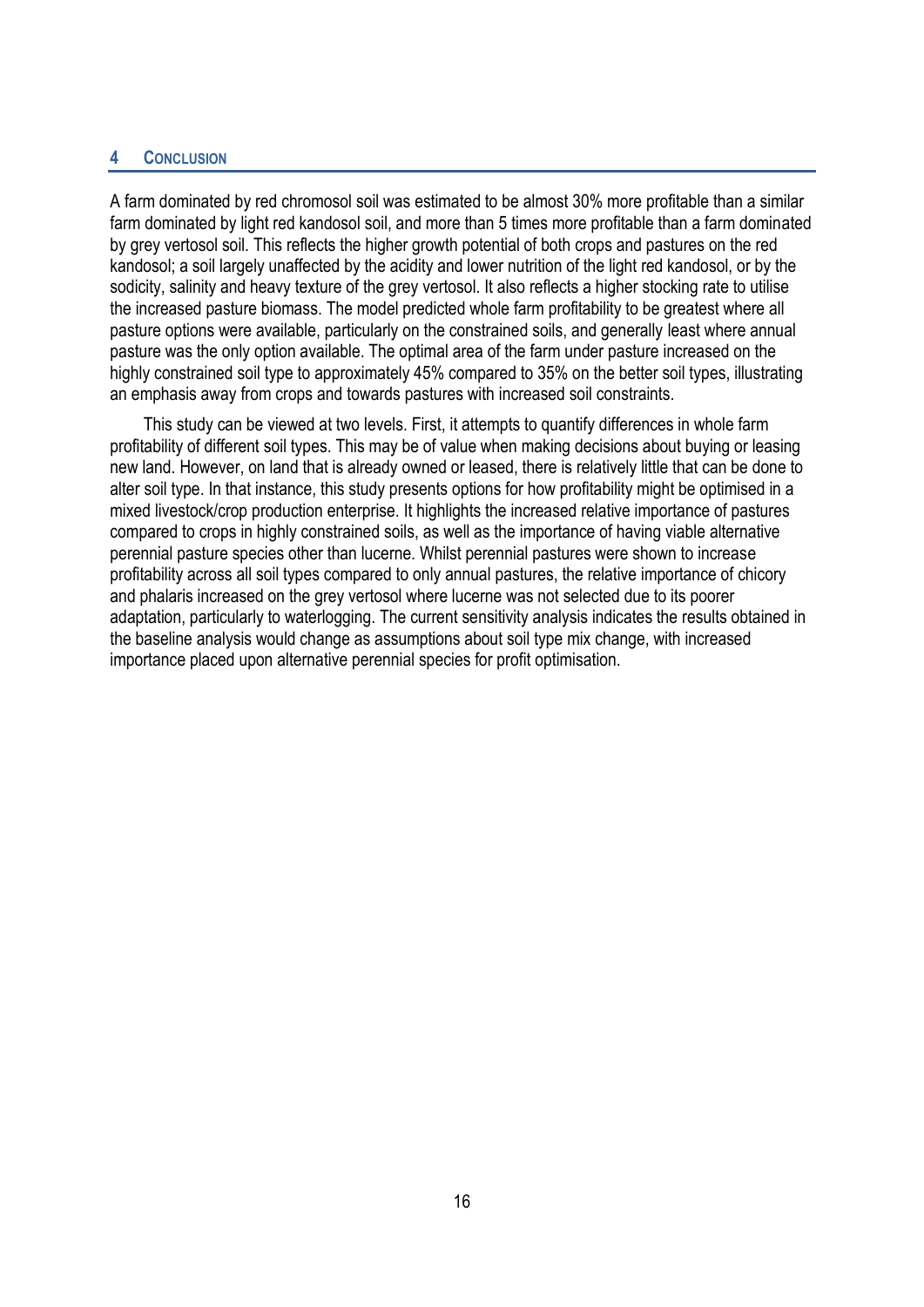#### <span id="page-21-0"></span>**REFERENCES**

- Bathgate A, Reynolds M, Robertson M, Dear B, Li G, Casburn G and Hayes R (2010). Impact on farm profit from incorporating perennial pastures in the rotation of crop livestock enterprises in southern New South Wales (1) Base model scenarios for lucerne, chicory and perennial grasses.. Future Farm Industries CRC, Perth, Technical Report 5
- Dear BS, Peoples MB, Hayes RC, Swan AD, Chan KY, Oates AA, Morris SG, Orchard BA (2010b) Effect of gypsum on establishment, persistence and productivity of lucerne and annual pasture legumes on two grey Vertosols in southern New South Wales. Crop and Pasture Science 61, 435- 449
- Dear BS, Casburn GR, Li GD, Walker J, Bowden P, Hayes RC, (2010a). A survey of the use of perennial pastures as part of the pasture-crop rotation in the mixed farming zone of southern New South Wales. Future Farm Industries CRC Perth, Technical Report 3
- Hayes, RC, Dear, BS, Li, GD, Virgona, JM, Conyers, MK, Hackney, BF and Tidd, J (2010). Perennial pastures for recharge control in temperate drought-prone environments. Part 1: productivity, persistence and herbage quality of key species. New Zealand Journal of Agricultural Research 53 (4): 283 - 302.
- McCormick J, Hayes R, Li G, Nordblom T, Casburn G, Hutchings T, Moore AD, Zurcher E, Peoples M, Swan T (2012). To under-sow or not? A decision support tool to determine the most profitable method of pasture establishment. In 'Proceedings of 16th Australian Agronomy Conference, Capturing Opportunities and Overcoming Obstacles in Australian Agronomy'. Armidale, NSW. (Ed. I Yunusa). (Australian Society of Agronomy).
- Robertson M, Bathgate A, Reynolds M, Hayes R, McCormick J, Li G, Casburn G, (2013). Assessing the impact of input costs on enterprise mix on crop-livestock farms in southern New South Wales. Future Farm Industries CRC Perth, Technical Report 11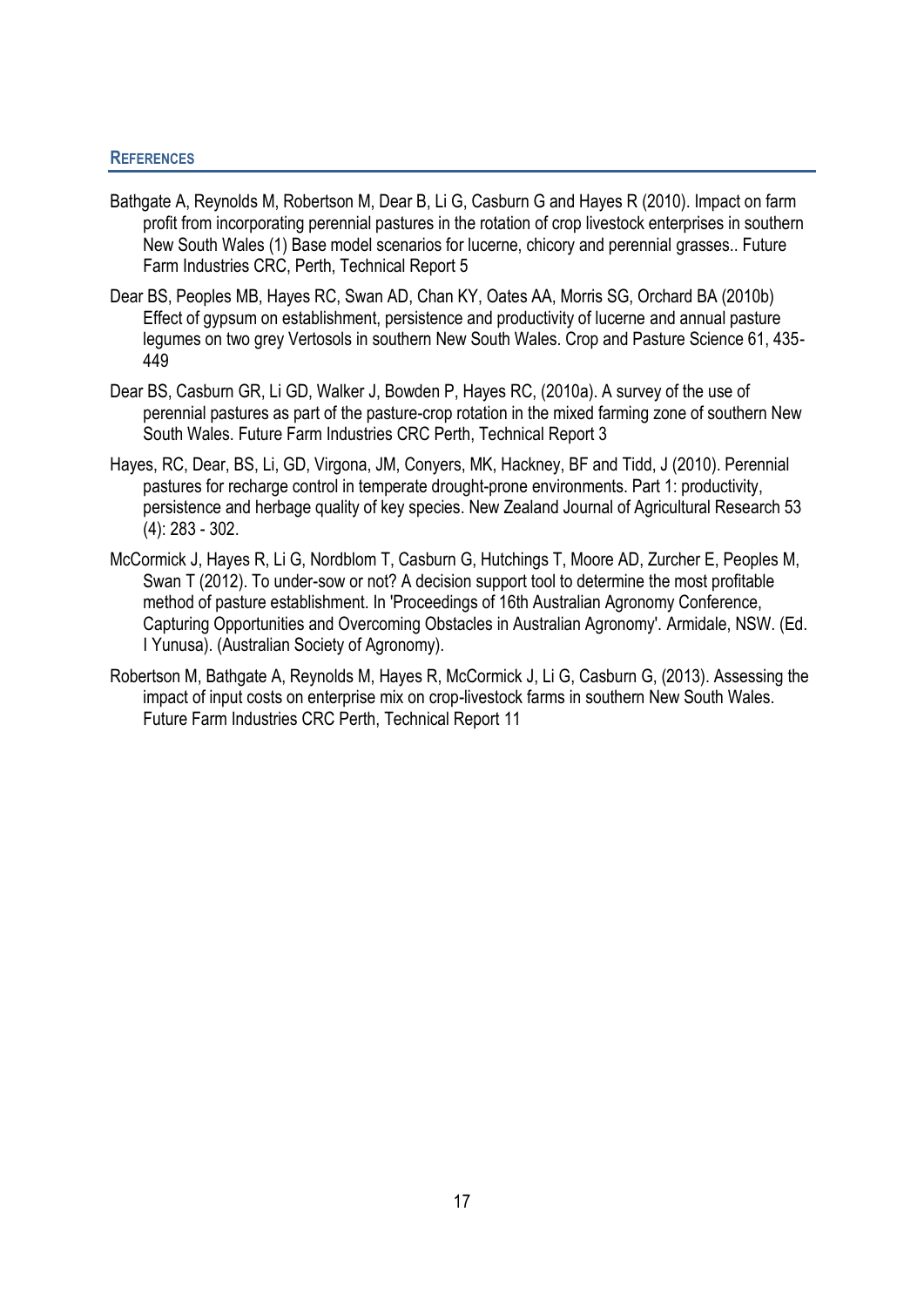#### <span id="page-22-0"></span>**APPENDIX 1 - PASTURE GROWTH RATES**

| Period                                                    | LMU1  | LMU <sub>2</sub> | LMU3 | LMU4 |
|-----------------------------------------------------------|-------|------------------|------|------|
| Growth of lucerne on each LMU relative to Red Chromosols  |       |                  |      |      |
| P <sub>1</sub>                                            | 40%   | 50%              | 100% | 100% |
| P <sub>2</sub>                                            | 40%   | 50%              | 100% | 100% |
| P <sub>3</sub>                                            | 40%   | 50%              | 95%  | 100% |
| P <sub>4</sub>                                            | 40%   | 50%              | 90%  | 100% |
| P <sub>5</sub>                                            | 40%   | 50%              | 90%  | 100% |
| P <sub>6</sub>                                            | 40%   | 50%              | 85%  | 100% |
| P <sub>7</sub>                                            | 40%   | 50%              | 85%  | 100% |
| P <sub>8</sub>                                            | 40%   | 50%              | 85%  | 100% |
| P <sub>9</sub>                                            | 40%   | 50%              | 85%  | 100% |
| P <sub>10</sub>                                           | 40%   | 50%              | 85%  | 100% |
| Growth of chicory on each LMU relative to Red Chromosols  |       |                  |      |      |
| P <sub>1</sub>                                            | 40%   | 50%              | 100% | 100% |
| P <sub>2</sub>                                            | 40%   | 50%              | 100% | 100% |
| P <sub>3</sub>                                            | 40%   | 50%              | 95%  | 100% |
| P <sub>4</sub>                                            | 40%   | 50%              | 90%  | 100% |
| P <sub>5</sub>                                            | 40%   | 50%              | 90%  | 100% |
| P <sub>6</sub>                                            | 40%   | 50%              | 85%  | 100% |
| P7                                                        | 40%   | 50%              | 85%  | 100% |
| P <sub>8</sub>                                            | 40%   | 50%              | 85%  | 100% |
| P <sub>9</sub>                                            | 40%   | 50%              | 85%  | 100% |
| P <sub>10</sub>                                           | 40%   | 50%              | 85%  | 100% |
| Growth of phalaris on each LMU relative to Red Chromosols |       |                  |      |      |
| P <sub>1</sub>                                            | 95%   | 100%             | 100% | 100% |
| P <sub>2</sub>                                            | 95%   | 100%             | 100% | 100% |
| P <sub>3</sub>                                            | 90%   | 90%              | 100% | 100% |
| P <sub>4</sub>                                            | 75%   | 80%              | 100% | 100% |
| P <sub>5</sub>                                            | 75%   | 80%              | 100% | 100% |
| P <sub>6</sub>                                            | $0\%$ | 80%              | 100% | 100% |
| P <sub>7</sub>                                            |       |                  |      |      |
| P <sub>8</sub>                                            |       |                  |      |      |
| P <sub>9</sub>                                            |       |                  |      |      |
| P10                                                       |       |                  |      |      |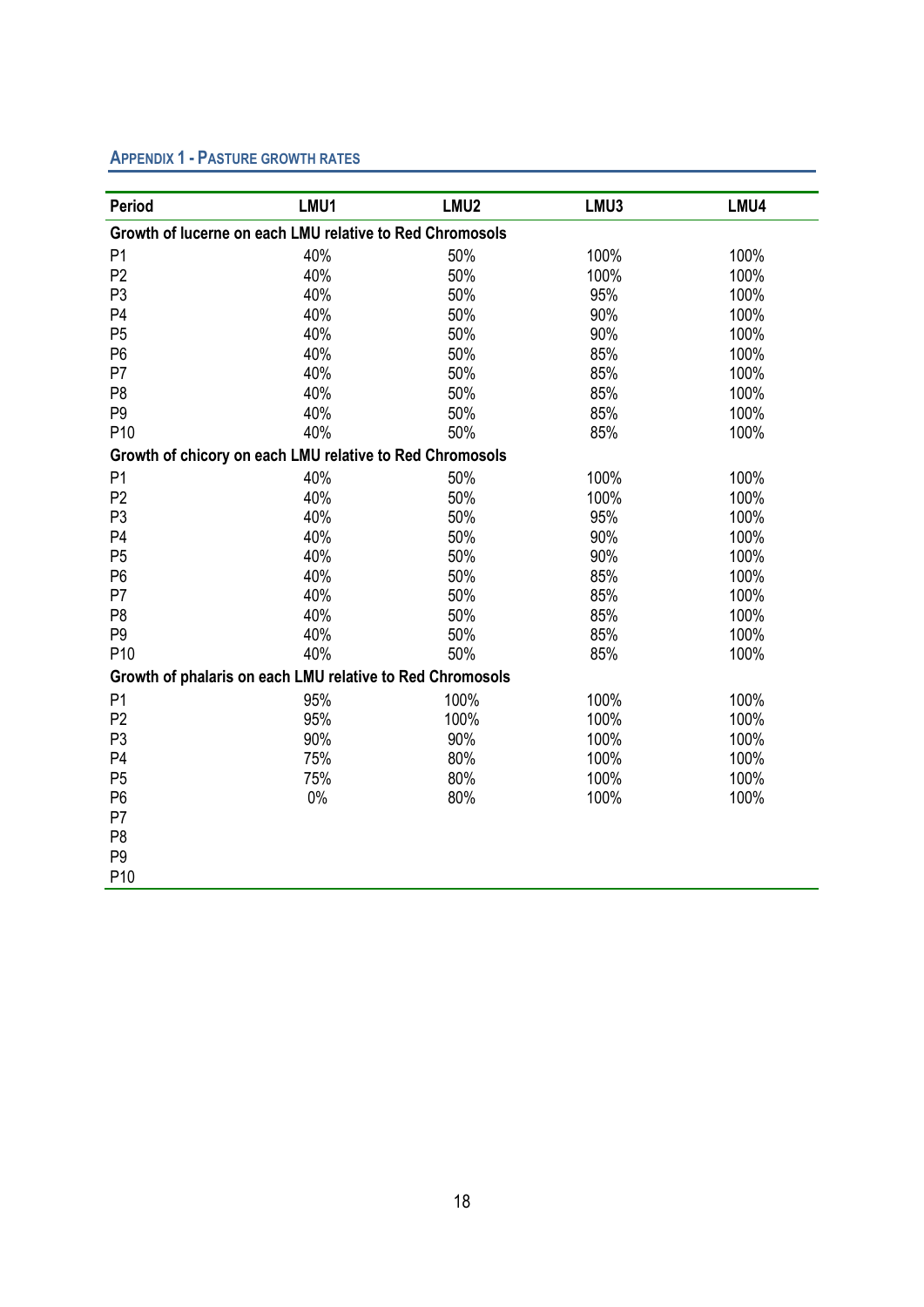| <b>Key statistics</b>  | Option 1       | <b>Option 2</b>              | Option 3               | Option 4                 | Option 5     |
|------------------------|----------------|------------------------------|------------------------|--------------------------|--------------|
|                        | <b>AP</b>      | AP+lucerne                   | AP+lucerne<br>+chicory | AP+lucerne<br>+per grass | All pastures |
| Total pasture area     | 300            | 404                          | 434                    | 440                      | 436          |
| Annual pasture area    | 300            | 122                          | 122                    | 100                      | 100          |
| Lucerne area           | $\pmb{0}$      | 281                          | 267                    | 272                      | 246          |
| Chicory area           | $\pmb{0}$      | $\qquad \qquad \blacksquare$ | 44                     | $\blacksquare$           | 24           |
| Phalaris area          | $\blacksquare$ | ÷,                           | $\blacksquare$         | 68                       | 66           |
|                        |                |                              |                        |                          |              |
| Wheat area             | 250            | 228                          | 227                    | 232                      | 234          |
| Barley area            | 150            | 123                          | 113                    | 116                      | 117          |
| Canola area            | 150            | 123                          | 113                    | 116                      | 117          |
| Legume area            | 138            | 122                          | 113                    | 96                       | 97           |
|                        |                |                              |                        |                          |              |
| SR per grazed ha       | 10.0           | 13.5                         | 12.8                   | 14.0                     | 13.8         |
| SR per farm ha         | 3.0            | 5.4                          | 5.5                    | 6.2                      | 6.0          |
|                        |                |                              |                        |                          |              |
|                        |                |                              |                        |                          |              |
| Crop grazed (ha)       | 100            | 106                          | 113                    | 116                      | 117          |
| Supplementary feed (t) | 127            | 113                          | 120                    | 139                      | 140          |

# <span id="page-23-0"></span>**APPENDIX 2 - BASELINE MIDAS RESULTS FOR 1000 HA FARM**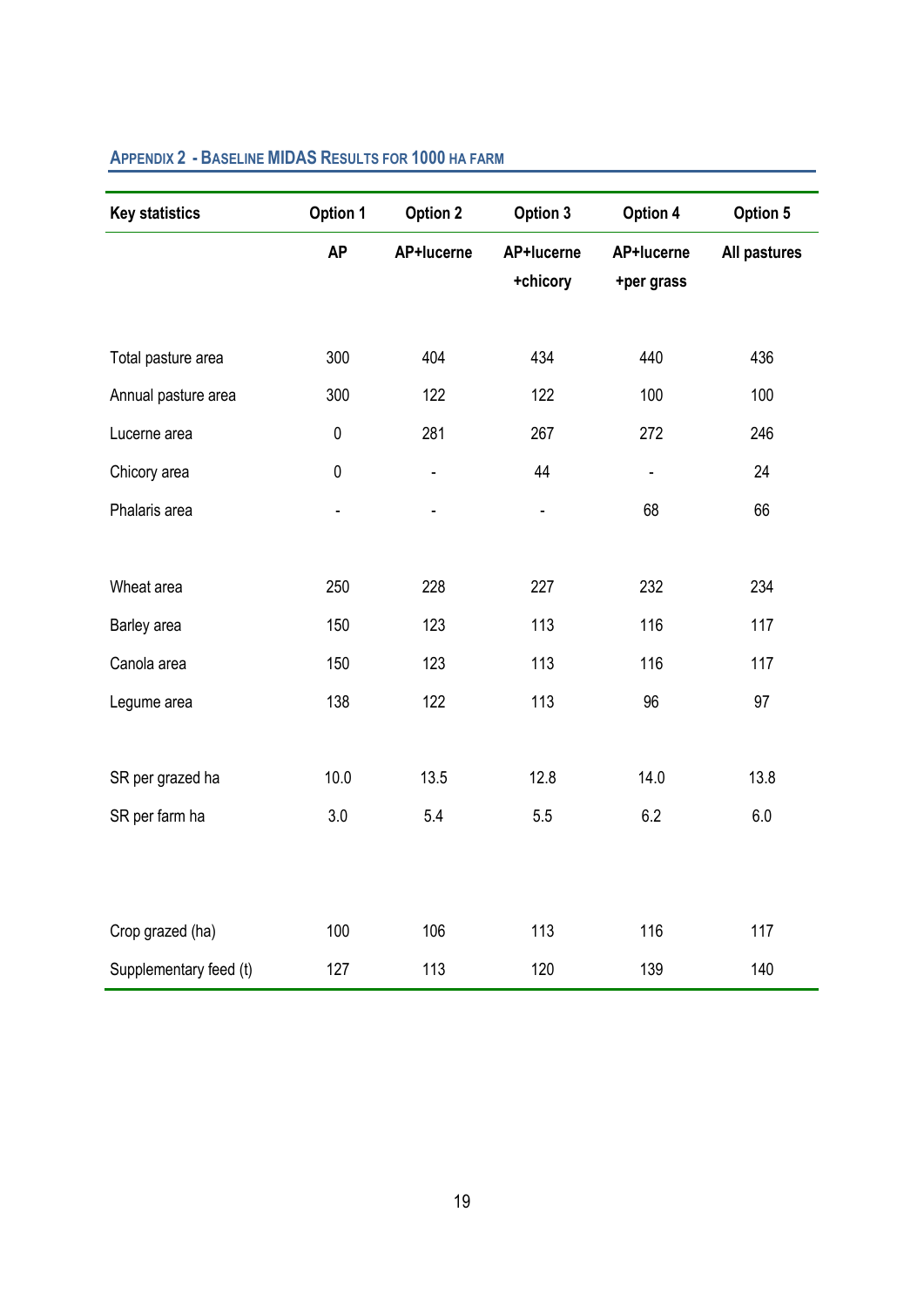| <b>Key statistics</b>  | Option 1       | <b>Option 2</b> | Option 3       | Option 4   | Option 5     |
|------------------------|----------------|-----------------|----------------|------------|--------------|
|                        | <b>AP</b>      | AP+lucerne      | AP+lucerne     | AP+lucerne | All pastures |
|                        |                |                 | +chicory       | +per grass |              |
|                        |                |                 |                |            |              |
| Total pasture area     | 264            | 264             | 335            | 350        | 428          |
| Annual pasture area    | 264            | 264             | 129            |            |              |
| ucerne area            | $\overline{a}$ | ÷,              | $\blacksquare$ |            | ÷,           |
| Chicory area           | $\blacksquare$ |                 | 205            |            | 217          |
| Phalaris area          |                |                 | ÷,             | 350        | 211          |
|                        |                |                 |                |            |              |
| Wheat area             | 283            | 283             | 266            | 250        | 250          |
| Barley area            | 151            | 151             | 133            | 163        | 125          |
| Canola area            | 151            | 151             | 133            | 163        | 125          |
| egume area             | 134            | 134             | 125            | 75         | 72           |
|                        |                |                 |                |            |              |
| SR per grazed ha       | 7.1            | 7.1             | 7.1            | 12         | 10           |
| SR per farm ha         | 1.9            | 1.9             | 2.4            | 4.3        | 4.4          |
|                        |                |                 |                |            |              |
| Crop grazed (ha)       | 132            | 132             | 133            | 87         | 125          |
| Supplementary feed (t) | 84             | 84              | 77             | 164        | 158          |

# <span id="page-24-0"></span>**APPENDIX 3 - MIDAS RESULTS FOR 1000 HA FARM WITH GREY VERTOSOLS**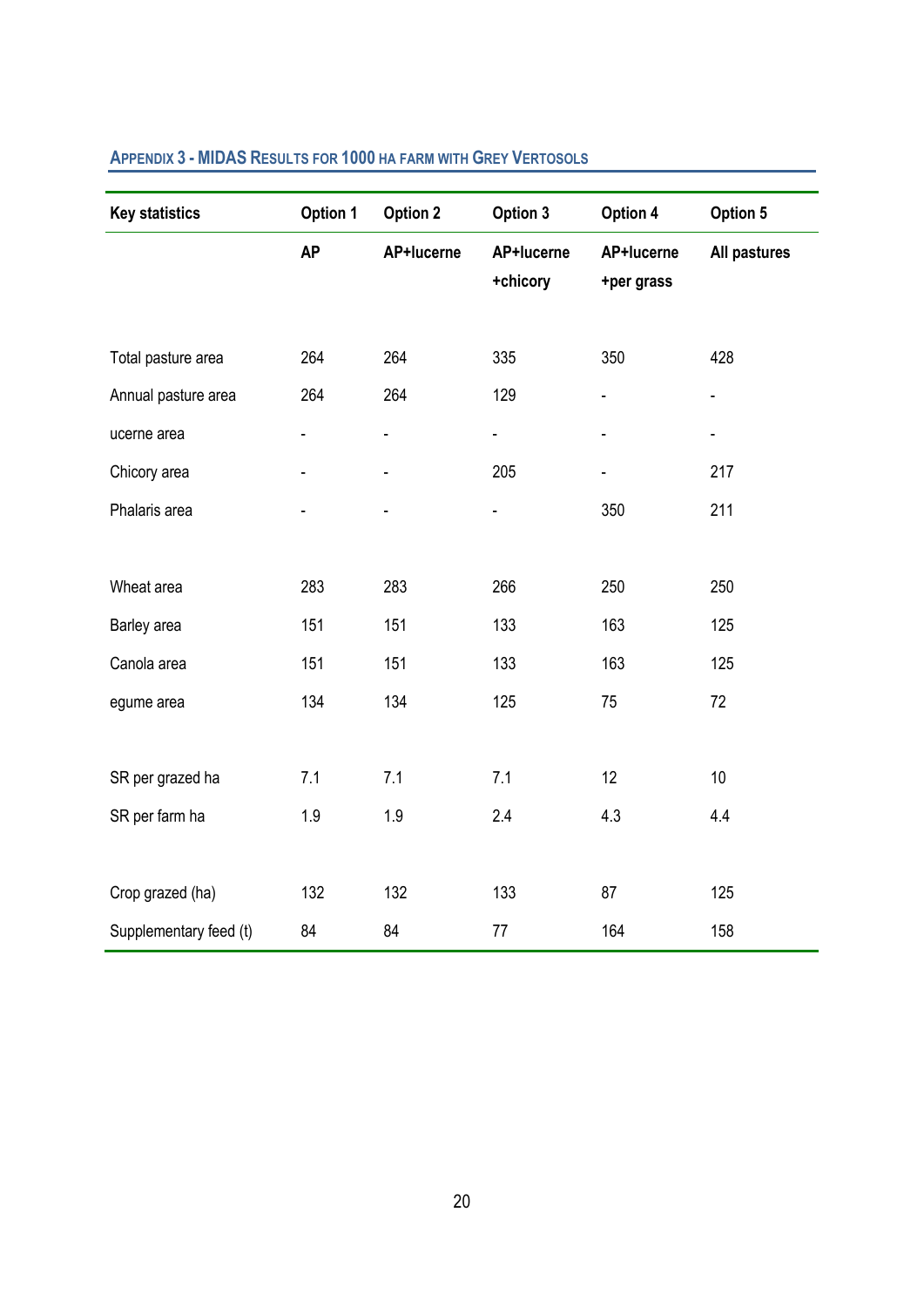| <b>Key statistics</b>  | Option 1                     | Option 2                     | Option 3               | Option 4                 | Option 5     |
|------------------------|------------------------------|------------------------------|------------------------|--------------------------|--------------|
|                        | <b>AP</b>                    | AP+lucerne                   | AP+lucerne<br>+chicory | AP+lucerne<br>+per grass | All pastures |
| Total pasture area     | 116                          | 270                          | 286                    | 366                      | 344          |
| Annual pasture area    | 116                          | 194                          | 90                     | $\pmb{0}$                | 41           |
| Lucerne area           | $\qquad \qquad \blacksquare$ | 76                           | 42                     | 125                      | 60           |
| Chicory area           | $\qquad \qquad \blacksquare$ | $\qquad \qquad \blacksquare$ | 154                    | $\blacksquare$           | 161          |
| Phalaris area          |                              |                              | $\blacksquare$         | 241                      | 82           |
|                        |                              |                              |                        |                          |              |
| Wheat area             | 264                          | 284                          | 286                    | 286                      | 274          |
| Barley area            | 207                          | 149                          | 143                    | 143                      | 137          |
| Canola area            | 207                          | 149                          | 143                    | 143                      | 137          |
| Legume area            | 199                          | 136                          | 137                    | 62                       | 107          |
|                        |                              |                              |                        |                          |              |
| SR per grazed ha       | 14.1                         | 14.5                         | 14.9                   | 17.5                     | 15.2         |
| SR per farm ha         | 1.6                          | 3.9                          | 4.3                    | 6.4                      | 5.2          |
|                        |                              |                              |                        |                          |              |
| Crop grazed (ha)       | 58                           | 135                          | 143                    | 143                      | 137          |
| Supplementary feed (t) | 95                           | 126                          | 123                    | 123                      | 118          |

# <span id="page-25-0"></span>**APPENDIX 4 - MIDAS RESULTS FOR 1000 HA FARM WITH LIGHT RED KANDOSOLS**